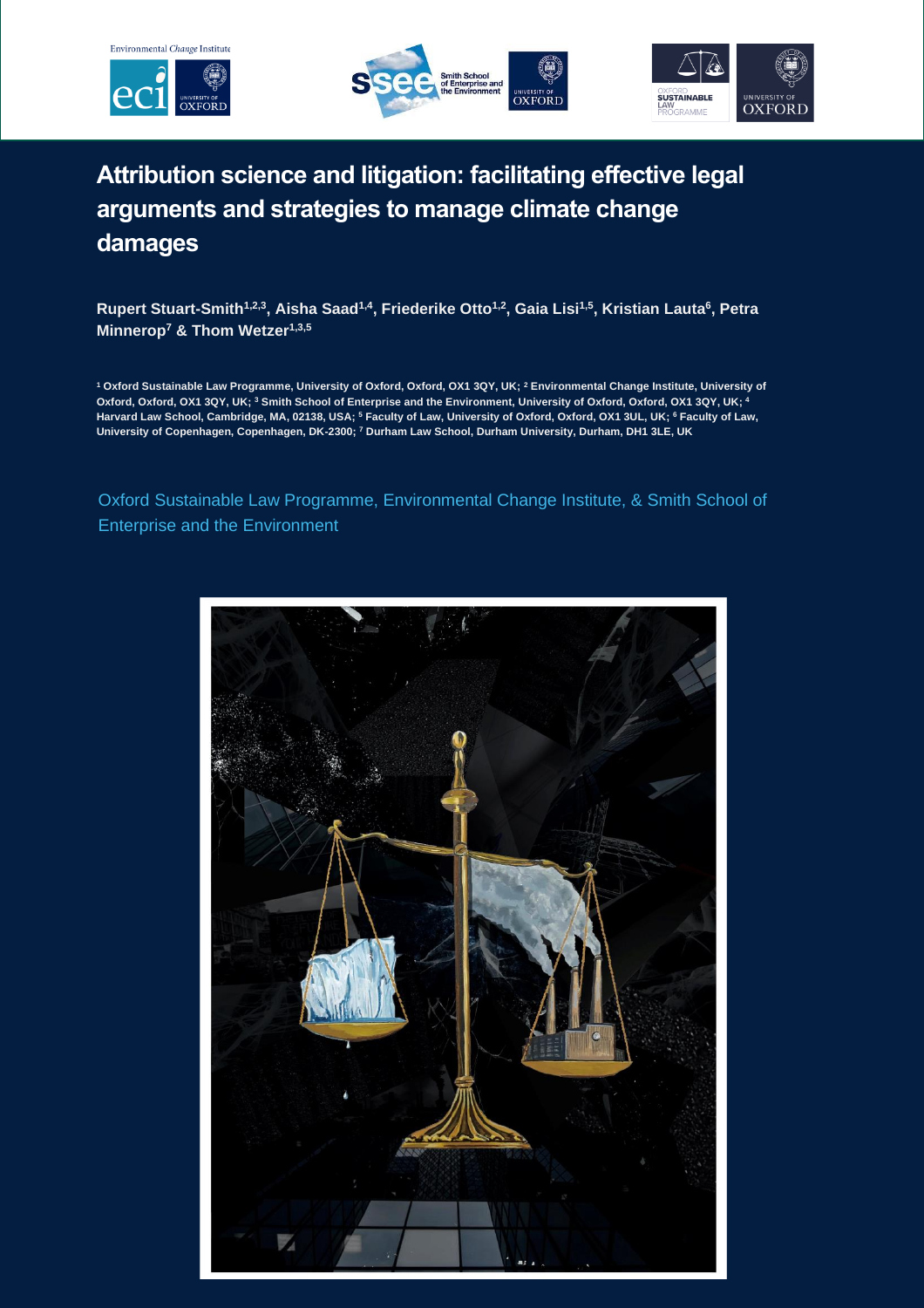







#### **Cover art: Anya Gleizer** [\(https://www.anyagleizer.com/\)](https://www.anyagleizer.com/)

The Smith School of Enterprise and the Environment (SSEE) at the University of Oxford has recently established the **Oxford Sustainable Law Programme** (SLP) in close collaboration with the Faculty of Law and the Environmental Change Institute. This new multi-disciplinary research programme examines the use of the law in addressing the most pressing global sustainability challenges that humanity faces.

Formed in 1991 through benefaction, the **Environmental Change Institute** works alongside partners in business, academia and the community to understand environmental change and explore possible responses to the risks and opportunities it poses. With an annual research income of over £3.6 million in 2015/16, a portfolio of 60 active projects, 108 academics and researchers working around the world, the ECI is an active and influential player in environmental change science. The ECI's research is interdisciplinary, both in outlook and approach. ECI has a well-established track record in relation to climate, energy and ecosystems and a growing expertise in relation to food and water. ECI is a leading player in number of large research activities, including: the UK Climate Impacts Programme (UKCIP) which develops new tools to link climate science with stakeholders in business and government in order to create innovative adaptations to the impacts of climate change; the world's largest citizen science climate ensemble with 350,000 individuals running climate simulations in order to better understand regional climate patterns; leaders of major EU consortium programmes including one on the impacts and risks of extreme climate change; and coordinators of a global ecological monitoring programme across remote forest locations in South America, Africa and Asia. The ECI's full portfolio of projects has led to academic papers and citations totalling over 45,000 since 2000. The ECI is also home to the MSc in Environmental Change and Management, the School's first taught postgraduate masters' programme, established in 1994. Through this MSc the ECI have successfully trained over 600 upcoming environmental leaders who comprise a lively and increasingly influential alumni community.

For more information on the ECI please visit: [http://www.eci.ox.ac.uk](http://www.eci.ox.ac.uk/)

**The Smith School of Enterprise and the Environment (SSEE)** was established with a benefaction by the Smith family in 2008 to tackle major environmental challenges by bringing public and private enterprise together with the University of Oxford's world-leading teaching and research.

Research at the Smith School shapes business practices, government policy and strategies to achieve net-zero emissions and sustainable development. We offer innovative evidence-based solutions to the environmental challenges facing humanity over the coming decades. We apply expertise in economics, finance, business and law to tackle environmental and social challenges in six areas: water, climate, energy, biodiversity, food and the circular economy.

SSEE has several significant external research partnerships and Business Fellows, bringing experts from industry, consulting firms, and related enterprises who seek to address major environmental challenges to the University of Oxford. We offer a variety of open enrolment and custom Executive Education programmes that cater to participants from all over the world. We also provide independent research and advice on environmental strategy, corporate governance, public policy and long-term innovation.

For more information on SSEE please visit: [www.smithschool.ox.ac.uk](http://www.smithschool.ox.ac.uk/)

**Suggested citation:** Stuart-Smith, R.F. et al. (2021). Attribution science and litigation: facilitating effective legal arguments and strategies to manage climate change damages. Summary report for FILE Foundation.

The views expressed in this paper represent those of the authors and do not necessarily represent those of the Smith School or other institution or funder. The paper is intended to promote discussion and to provide public access to results emerging from our research. It may have been submitted for publication in academic journals. It has been reviewed by at least one internal referee before publication.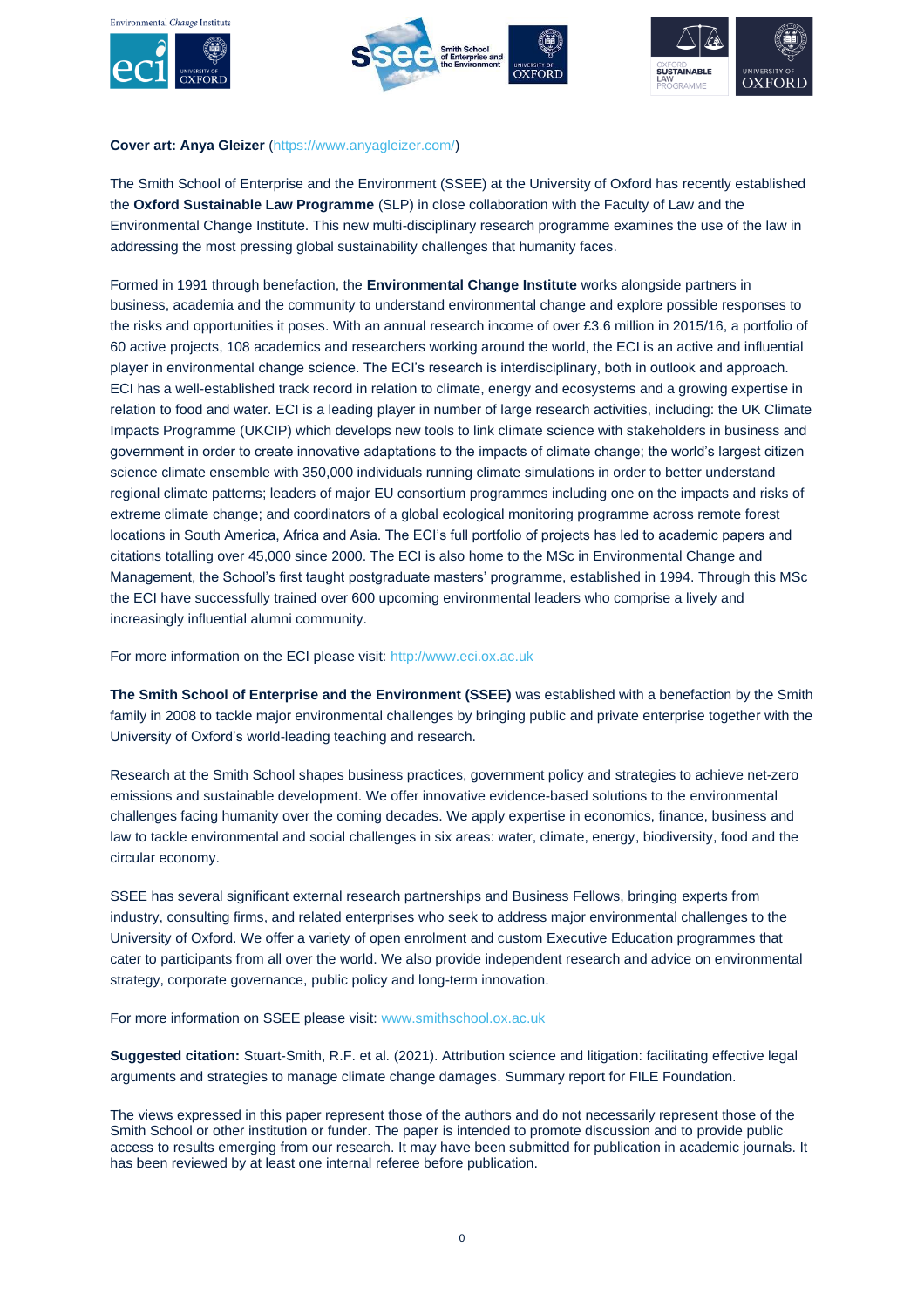

## **Attribution science and litigation: facilitating effective legal arguments and strategies to manage climate change damages**

Rupert Stuart-Smith<sup>1,2</sup>, Aisha Saad<sup>1,3</sup>, Friederike Otto<sup>1,2</sup>, Gaia Lisi<sup>1,4</sup>, Kristian Lauta<sup>5</sup>, Petra Minnerop<sup>6</sup> & Thom Wetzer<sup>1,4</sup>

1 Oxford Sustainable Law Programme, University of Oxford, Oxford, OX1 3QY, UK; 2 Environmental Change Institute, University of Oxford, Oxford, OX1 3QY, UK; 3 Harvard Law School, Cambridge, MA, 02138, USA; 4 Faculty of Law, University of Oxford, Oxford, OX1 3UL, UK; 5 Faculty of Law, University of Copenhagen, Copenhagen, DK-2300; 6 Durham Law School, Durham University, Durham, DH1 3LE, UK

#### **1. Overview**

Growing number of lawsuits seek to use the courts to bring action on climate change. The objectives of these lawsuits include compelling governments and corporates to reduce greenhouse gas emissions, preventing the financing and construction of high-emitting infrastructure, and ensuring businesses and banks disclose their exposure to financial risks associated with climate change. A subset of these cases makes claims relating to climate change impacts. In most of these cases, plaintiffs (1) seek compensatory damages for losses incurred as a result of defendants' greenhouse gas emissions ('damage liability cases'), or (2) ask courts to compel defendants, primarily governments or corporations, to reduce emissions. These cases therefore hinge on courts finding that a causal relationship exists between the defendants' emissions and the plaintiffs' losses (typically to determine standing in the latter category).

The last decade has seen a rapid growth in climate litigation in an increasing range of jurisdictions, including significant developments in successful pro-regulatory litigation in Global South jurisdictions.<sup>1</sup> Parallel to this growth in litigation, recent scientific advances (termed 'attribution science') now allow causal relationships to be established between greenhouse gas emissions and climate-related events. It is logical, therefore, that attribution science should serve as the key source of evidence upon which causal claims are made in relevant climate lawsuits. Previous legal scholarship has outlined the potential role of attribution science in litigation. 2

<sup>1</sup> Jacqueline Peel and Jolene Lin, 'Transnational Climate Litigation: The Contribution of the Global South', *American Journal of International Law*, 113.4 (2019), 679–726 <https://doi.org/10.1017/ajil.2019.48>. Successful pro-regulatory cases include *Leghari v Pakistan*, in which the judge ordered the establishment of a Climate Change Commission to accelerate emission reductions, *Save Lamu v National Environmental Management Authority and Amu Power Co. Ltd* (Kenya), which invalidated the environmental impact assessment license for what would have been the first coal-fired power plant in East Africa, and the Colombian Supreme Court in *Future Generations v Ministry of the Environment and Others*, where the plaintiffs successfully argued that the state should develop and implement plans to reduce deforestation of the Colombian Amazon to protect children's constitutional rights to a healthy environment, life, health, nutrition and water, and the rights of future generations.

<sup>2</sup> Sophie Marjanac and Lindene Patton, 'Extreme Weather Event Attribution Science and Climate Change Litigation: An Essential Step in the Causal Chain?', *Journal of Energy & Natural Resources Law*, 36.3 (2018), 265–98 <https://doi.org/10.1080/02646811.2018.1451020>.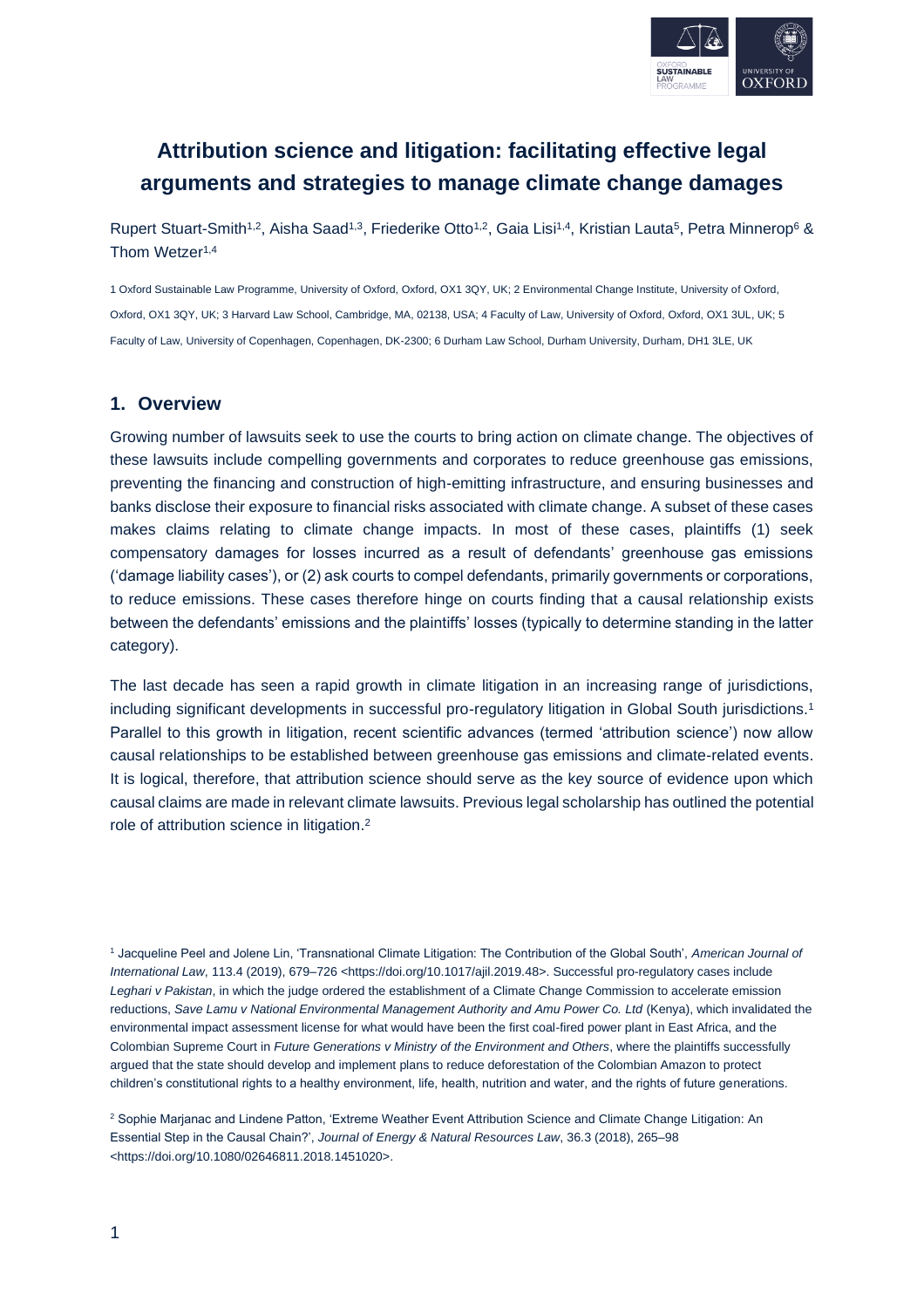

Despite these concurrent developments in the science and the law, few cases within the scope of our analysis have made successful claims for injury.<sup>3</sup> Previous work has found that the primary outcomedeterminative obstacles preventing the success of climate litigation to date have been jurisdictional, justiciability-related and procedural rather than evidentiary,<sup>4</sup> which this work does not challenge. However, our analysis shows that major evidentiary challenges persist which have prevented courts from finding greenhouse gas emitters liable for climate damages, or from compelling defendants to reduce their emissions to avoid future climate change impacts. Put simply: plaintiffs have often provided inadequate evidence on causation and improved scientific evidence has a clear role to play if the courts are to accept causal arguments in future lawsuits. These evidentiary obstacles could be surmounted by (1) bringing cases pertaining to harms that are demonstrably attributable to climate change, (2) providing high-quality and specific scientific evidence on the role of climate change in losses, and (3) more effective use of scientific evidence in legal argumentation.

Improved dialogue between the legal and scientific communities on the basis for causal claims would ensure that lawyers are aware of and able to request evidence that can be used to robustly evaluate causal claims. Lawyers can identify the key evidentiary questions that plaintiffs need to answer if cases are to be successful. Scientists can then assess whether these causal links exist.

To improve the prospects of climate litigation we identify key lessons from an evaluation of the use of evidence in past and pending lawsuits, how scientific evidence could be developed to best support these cases, and how litigants can most effectively deploy the scientific evidence available to them. Our analysis covers 73 cases from 14 national jurisdictions. Cases were selected based on a systematic review of the Sabin Center for Climate Change Law's climate litigation database, and a review of cases cited in relevant academic literature. We considered the scientific evidence provided by plaintiffs and defendants in past climate-related lawsuits and how courts have interpreted this evidence. We supplement this analysis with a discussion of developments in scientific methodology and legal argumentation that could support these cases.

This briefing paper is targeted primarily at legal practitioners and overviews climate change attribution science (section 2) and the theories of legal causation applied across civil and common-law jurisdictions which underpin the interpretation of scientific evidence by the courts, drawing on detailed analysis of U.S., English, and German law, and extending our assessment through a comparative analysis of other jurisdictions (section 3). We then summarise key lessons from analogous toxic tort cases (section 4) and the key scientific (section 5) and legal (section 6) findings from a detailed analysis of the use and interpretation of attribution science evidence in case law. Finally, we provide a set of recommendations for the community of practice (section 7).

<sup>3</sup> E.g., *Friends of the Irish Environment v The Government of Ireland & Ors* [2020] IESC 49, *Urgenda Foundation v The State of the Netherlands* (ECLI:NL:HR:2019:2007*)*, *Ashgar Leghari v Federation of Pakistan* (2015) W.P. No. 25501/2015, *Future Generations v. Ministry of the Environment and Others* (2018) STC4360-2018, *AD Tuvalu* [2014] NZIPT 501370-371, *In re Greenpeace Southeast Asia and Others*, Case No. CHR-NI-2016-0001.

<sup>4</sup> Michael Burger, Radley M Horton, and Jessica Wentz, 'The Law and Science of Climate Change Attribution', *Columbia Journal of Environmental Law*, 45.1 (2020), 57–241 <https://doi.org/10.7916/cjel.v45i1.4730>.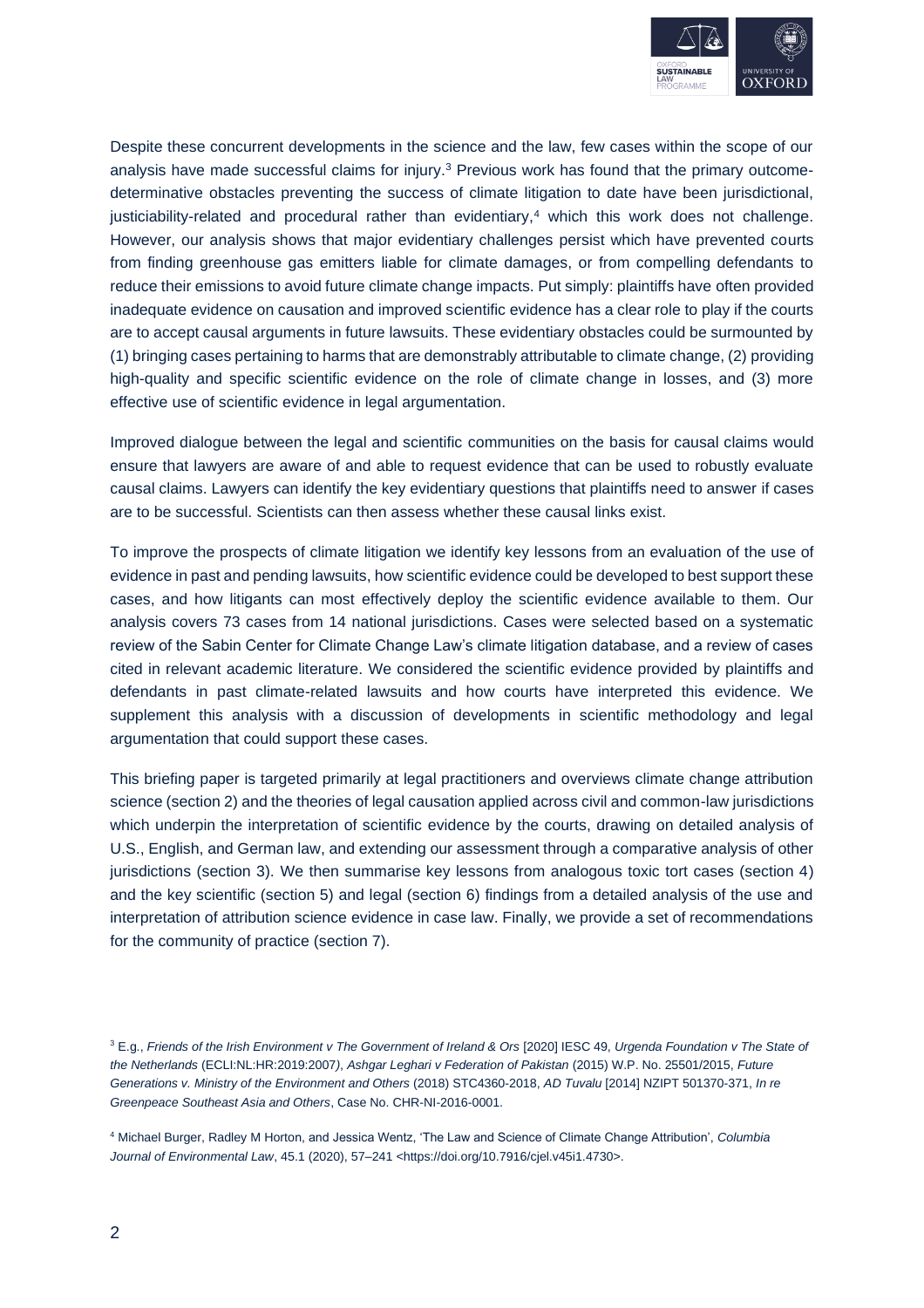

## **2. Using attribution science evidence in climate litigation**

Scientific evidence may be introduced to a case in the form of testimony (of court-appointed experts or expert witnesses for the plaintiffs or defendants), documentary evidence (distinct from oral testimony and submitted in the form of documents), and physical evidence. It may appear in court filings, including complaints, and in amicus briefs submitted by third parties. There is a cross-jurisdictional tendency to ascribe value to authoritative sources of evidence such as peer-reviewed journal publications or Intergovernmental Panel on Climate Change (IPCC) reports.<sup>5</sup>

Establishing a causal relationship in law between a defendant's greenhouse gas emissions and the events that resulted in plaintiffs' losses requires interpreting scientific evidence through the lens of legal reasoning. The scientific evidence that demonstrates the causal relationships in question in these lawsuits is provided by attribution science: a set of methods which use counterfactual inquiry to quantify the change in probability or intensity of weather or climate-related events that is attributable to human influence. Existing scientific methods can quantify the contribution of greenhouse gas emissions to specific events, including (i) individual extreme events, such as storms, droughts, heatwaves, or floods, $6$ (ii) long-term trends in glacier lengths or sea levels ('slow-onset events'), and (iii) persistent changes, for instance in mean temperatures or precipitation.

Attribution science is uniquely well equipped to serve as the evidentiary basis for litigation concerning the impacts of climate change. Nevertheless, in common with most types of scientific evidence, litigants must be cognisant of certain characteristics of attribution evidence that affect its use and interpretation by the courts.

#### **i. Attribution is multi-factorial.**

Climate change impacts result from human influence on the climate adding to the underlying chance that the event occurs due to natural factors. Further, impacts on human societies are mediated by societal vulnerabilities and exposures to physical climate change impacts. Recent scientific advances render attributing physical climate impacts to emitters comparatively straightforward.<sup>7</sup> However,

<sup>5</sup> Maria Lee, 'The Sources and Challenges of Norm Generation in Tort Law', *European Journal of Risk Regulation*, 9.1 (2018), 34–47 <https://doi.org/10.1017/err.2017.76>.

<sup>6</sup> E.g. Stephanie C. Herring, Nikolaos Christidis, Andrew Hoell, and others, 'Explaining Extreme Events of 2017 from a Climate Perspective', *Bulletin of the American Meteorological Society*, 100.1 (2019), S1–117 <https://doi.org/10.1175/BAMS-ExplainingExtremeEvents2017.1>; Stephanie C. Herring, Nikolaos Christidis, A. Hoell, and others, 'Explaining Extreme Events of 2016 from a Climate Perspective', *Bulletin of the American Meteorological Society*, 99.1 (2018), S1–157 <https://doi.org/10.1175/BAMS-D-17-0118.1>.

<sup>7</sup> Sjoukje Philip, Sarah Kew, and others, 'A Protocol for Probabilistic Extreme Event Attribution Analyses', *Advances in Statistical Climatology, Meteorology and Oceanography*, 6.2 (2020), 177–203 <https://doi.org/10.5194/ascmo-6-177-2020>.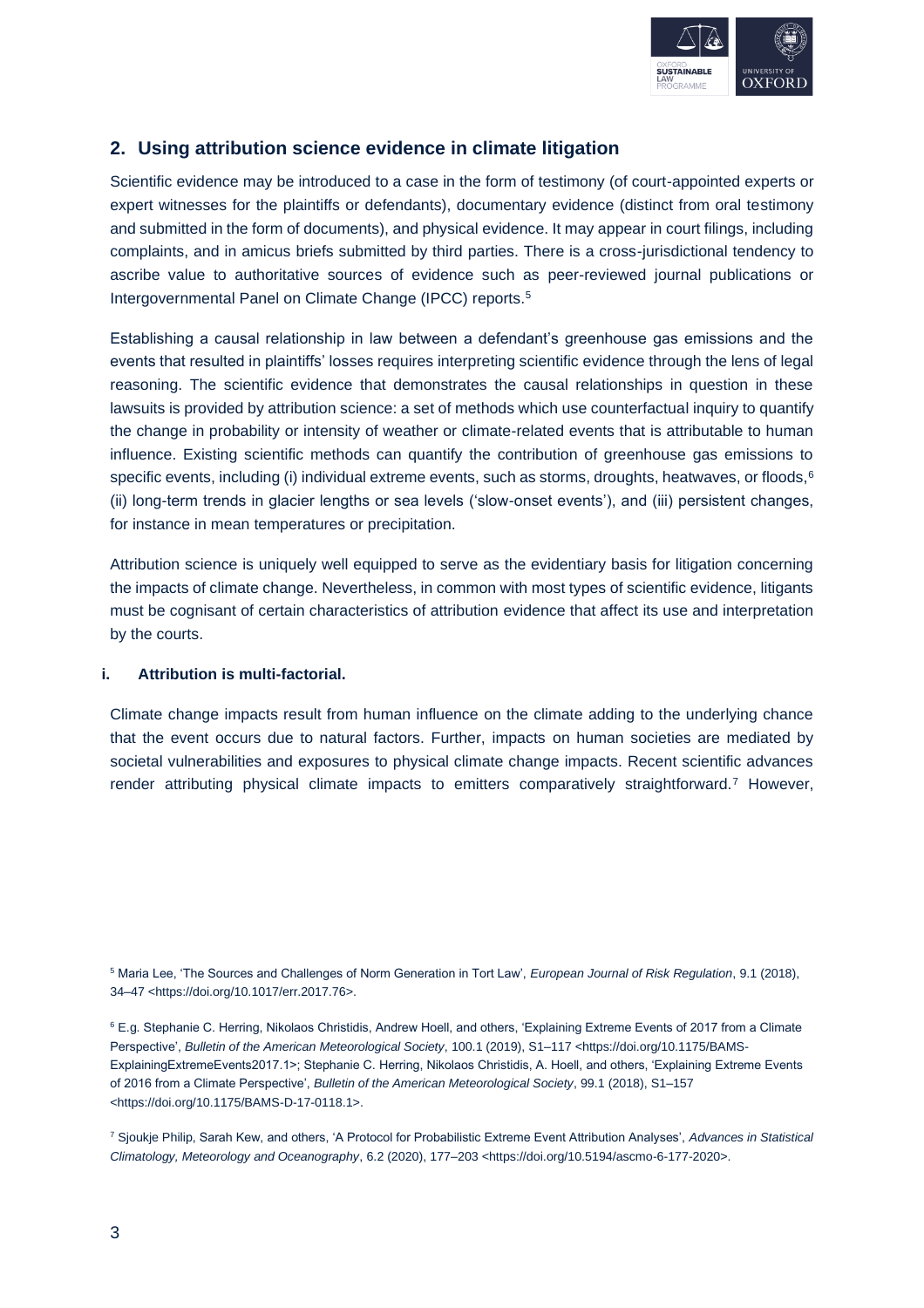

scientifically attributing societal impacts (economic and non-economic losses) is more challenging<sup>8</sup> and has only recently become possible.<sup>9</sup>

#### **ii. Attribution is often probabilistic.**

While climate change increases the probabilities or intensities of many extreme weather events, in many cases an event might still have occurred even in the absence of human greenhouse gas emissions. Standards of proof for causation differ between law and science. Scientific causation is established through an assessment of the extent to which a factor has altered the event's probability or intensity. In most jurisdictions, legal causation comprises a counterfactual test to establish the 'actual cause', supplemented by tests involving normative considerations. Jurisdictions adopt various rules concerning the onus and standards of proof exist across jurisdictions.<sup>10</sup> Standards of legal proof for probabilistic evidence may also differ from the likelihoods evaluated in scientific assessments.<sup>11</sup> Scientific assessments will be of greatest use to courts if they provide evidence in line with the standards of proof required for legal causation.

The law has also developed means of holding defendants responsible for probabilistic changes in an event's likelihood and for instances where individual defendants have only made a partial contribution to the event's occurrence.<sup>12</sup> Both of these considerations hold true for climate change impacts. Within jurisdictions, different standards of proof may be used to assess probabilistic causal claims in different settings. These are explored in detail for the US, UK, and Germany in section 3.

#### **iii. Evidence is novel, rapidly developing, and, in common with all scientific evidence, subject to uncertainties.**

Attribution assessments use a range of statistical and probabilistic methods to assess confidence in results and therefore the magnitude of uncertainty, as is standard practice in a range of scientific disciplines.<sup>13</sup> Sources of uncertainty include reliance of attribution evidence on imperfect model representations of the climate system and imperfect climatic observations for evaluating models'

<sup>10</sup> Petra Minnerop and Friederike E. L. Otto, 'Climate Change and Causation: Joining Law and Climate Science on the Basis of Formal Logic', *Buffalo Environmental Law Journal*, 27 (2020), 49–86.

<sup>11</sup> Marjanac and Patton.

<sup>12</sup> Marjanac and Patton; Minnerop and Otto.

<sup>13</sup> Sjoukje Philip, Sarah F. Kew, and others, 'Attribution Analysis of the Ethiopian Drought of 2015', *Journal of Climate*, 31.6 (2018), 2465–86 <https://doi.org/10.1175/JCLI-D-17-0274.1>.

<sup>&</sup>lt;sup>8</sup> Kristie L. Ebi and others, 'Using Detection And Attribution To Quantify How Climate Change Is Affecting Health', Health Affairs, 39.12 (2020), 2168–74 <https://doi.org/10.1377/hlthaff.2020.01004>.

<sup>9</sup> David J. Frame, Suzanne M Rosier, and others, 'Climate Change Attribution and the Economic Costs of Extreme Weather Events: A Study on Damages from Extreme Rainfall and Drought', *Climatic Change*, 162.2 (2020), 781–97 <https://doi.org/10.1007/s10584-020-02729-y>; Friederike E. L. Otto, Luke J Harrington, and others, 'Toward an Inventory of the Impacts of Human-Induced Climate Change', *Bulletin of the American Meteorological Society*, 101.11 (2020), E1972–79 <https://doi.org/10.1175/BAMS-D-20-0027.1>.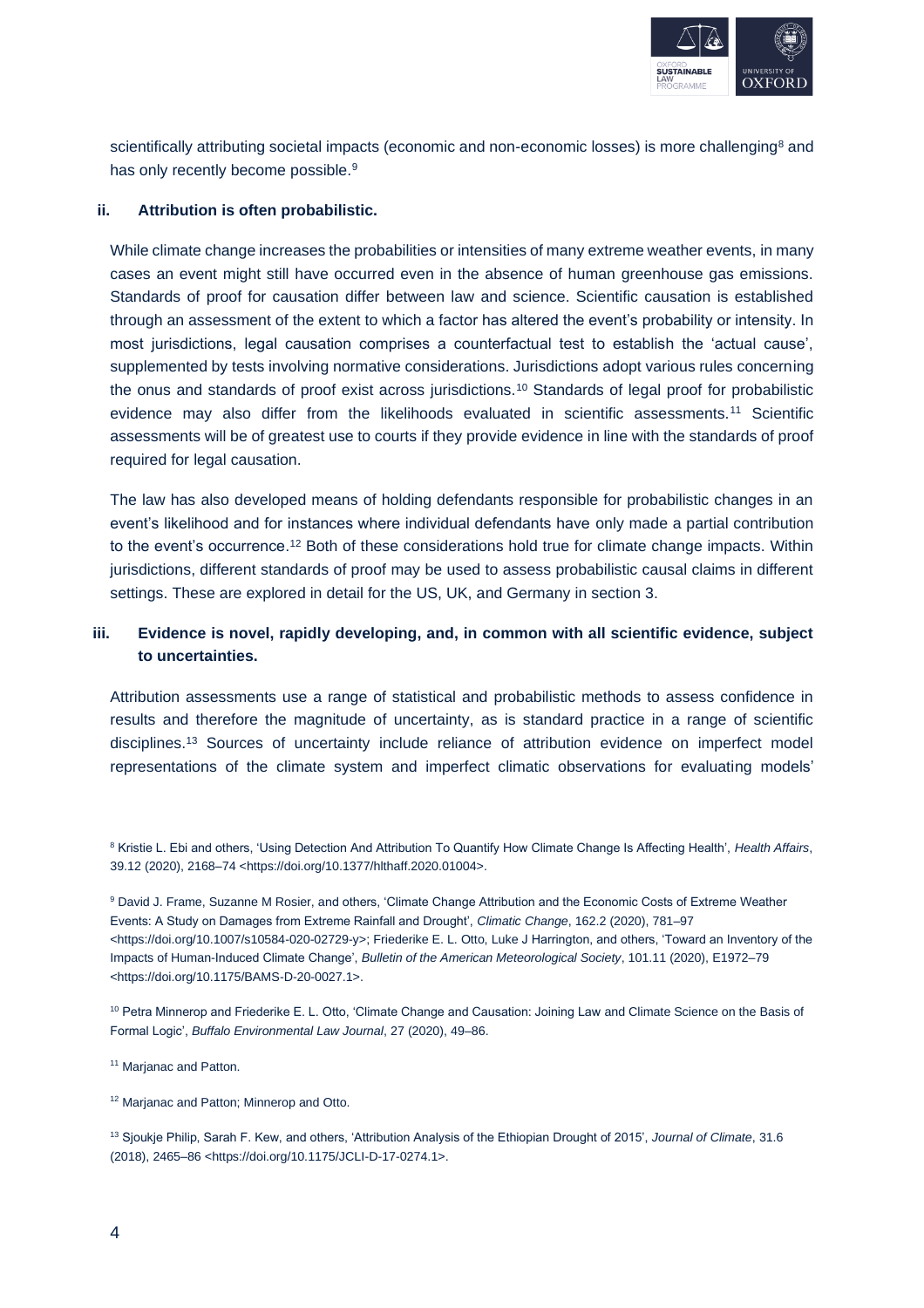

performance, particularly with respect to a model's reproduction of the counterfactual climate, absent human greenhouse gas emissions.

Further, attribution science is comparatively novel and rapidly developing. Consequently, there is currently limited precedent for attribution science evidence being accepted as substantiating causal links in the courts.

#### **iv. The findings of attribution studies are often question-dependent.<sup>14</sup>**

In common with many forms of expert evidence, results can be heavily influenced by the choice of event definition and multiple approaches to conducting attribution assessments may produce differing results despite being equally valid from a scientific point of view. Methodological standardisation<sup>15</sup> and the development of frameworks for assessing human influence on climate change impacts, such as health, may address this concern.

#### **v. Greenhouse gases are fungible.**

Harm results from the sum of emissions from multiple parties irrespective of where, or, for weather events, when they were emitted. This underlies the use of 'market share theory' for allocating liability.<sup>16</sup> According to this method, where the loss is attributable to climate change  $-$  i.e., greenhouse gas emissions as a whole – each tonne of greenhouse gas emissions is given equal weight irrespective its source, and an emitter's contribution to attributable harms is equal to the portion of emissions for which they are responsible (see section 4 for discussion of use of market share theory in toxic tort litigation).

It is recognised that this simplistic allocation approach may not exactly reflect defendant's contribution to losses which result from certain impacts, for instance, those which display threshold effects, such as coral reefs' response to ocean acidification. Emissions increase the magnitude of such impacts until a threshold is reached and further emissions cause no additional harm.<sup>17</sup> In such cases, actors' liability for impacts would only extend to the market share of emissions produced until the threshold was reached. Further, slow-onset (such as glacial retreat or sea-level rise) climate change impacts emerge over decades and respond only gradually to emissions. This can be accounted for in attribution analyses.<sup>18</sup>

The above-detailed characteristics are not unique to attribution science. Similar issues arise in most branches of scientific inquiry and are addressed by litigants and courts with argumentation and evaluation of evidence through causation tests (section 3). Taking these characteristics as an obstacle

<sup>&</sup>lt;sup>14</sup> Otto, Harrington, and others.

<sup>&</sup>lt;sup>15</sup> Philip, Sarah Kew, and others.

<sup>&</sup>lt;sup>16</sup> Marjanac and Patton. See Section 4 for detail on applications of market share liability in the context of toxic tort litigation.

<sup>17</sup> Luke J. Harrington and Friederike E. L. Otto, 'Adapting Attribution Science to the Climate Extremes of Tomorrow', *Environmental Research Letters*, 13 (2018), 123006 <https://doi.org/10.1088/1748-9326/aaf4cc>.

<sup>&</sup>lt;sup>18</sup> R F Stuart-Smith and others, 'Increased Outburst Flood Hazard from Lake Palcacocha Due to Human-Induced Glacier Retreat', *Nature Geoscience*, 14.2 (2021), 85–90 <https://doi.org/10.1038/s41561-021-00686-4>.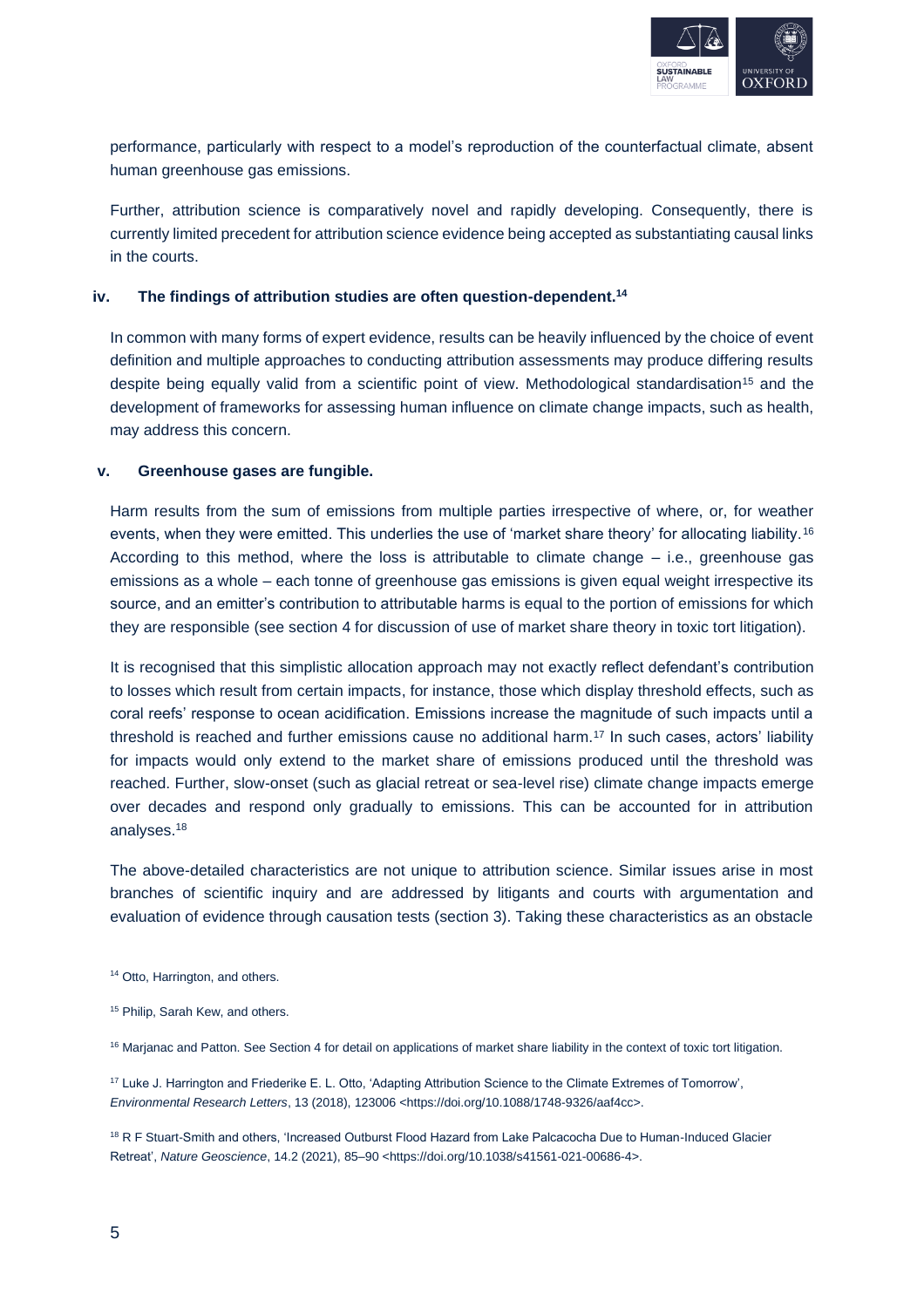

to establishing causation, is as much a consequence of the politicised framing of climate science as it is innate to the science itself.

The potential influence of attribution science in climate litigation was first elicited in the US Supreme Court ruling in *Massachusetts v EPA*, which found that the plaintiff had legal standing to bring a claim due to scientific evidence linking climate change and inundation of coastal land for which the state has a public trust responsibility.<sup>19</sup> By contrast, inadequate causal evidence has been an obstacle to the success of a range of climate-related lawsuits, starting from *Native Village of Kivalina v Exxonmobil Corporation*. In *Kivalina*, the US District Court for the Northern District of California's dismissal of the plaintiff's claim derived, in part, from the plaintiff's failure to establish standing through demonstrating causation.<sup>20</sup> This was the result of Kivalina's failure to demonstrate a 'substantial likelihood' that the fossil fuel company defendants were responsible for Kivalina's injuries.<sup>21</sup> Attribution science evidence would have allowed the *Kivalina* plaintiffs to provide clear causal evidence that might have satisfied these two obstacles to establishing causation.

#### **3. Causality across jurisdictions**

Causation theories and tests are universal in some respects and jurisdiction-specific in others. Causation in law is established by assessing the scientific basis for a causal relationship, through the lens of legal reasoning. The legal tests and theories used to establish causation vary between jurisdictions. In this section we present analyses of causation in U.S., English and German law, and supplement them with a comparative analysis of how applicable these findings are to other jurisdictions.

#### **Causation in U.S. law**

Under U.S. law, causation is one of four essential elements for establishing a negligence claim<sup>22</sup>. It consists of two stages of analysis: cause in fact and proximate cause. The first stage of analysis, cause in fact, is also referred to as "actual causation",<sup>23</sup> "factual causation",<sup>24</sup> "the 'but for' test", "the substantial

<sup>19</sup> Sabrina McCormick and others, 'Science in Litigation, the Third Branch of U.S. Climate Policy', *Science*, 357.6355 (2017), 979–80 <https://doi.org/10.1126/science.aao0412>.

<sup>&</sup>lt;sup>20</sup> Brian J Preston, 'The Influence of the Paris Agreement on Climate Litigation: Causation, Corporate Governance and Catalyst (Part II)', *Journal of Environmental Law*, 2020, 1–32 <https://doi.org/10.1093/jel/eqaa021>; *Native Village of Kivalina v Exxonmobil Corporation,* 663 F. Supp. 2d 863 (N.D. Cal. 2009).

<sup>21</sup> Elizabeth Fisher, Eloise Scotford, and Emily Barritt, 'The Legally Disruptive Nature of Climate Change', *The Modern Law Review*, 80.2 (2017), 173–201 <https://doi.org/10.1111/1468-2230.12251>.

<sup>22</sup> Luke Meier, 'Using Tort Law to Understand the Causation Prong of Standing', *Fordham Law Review*, 80.3 (2011), 1241–99 <https://ir.lawnet.fordham.edu/flr/vol80/iss3/11> [accessed 16 April 2020].

<sup>23</sup> *See* Richard W. Wright, *Causation in Tort Law*, 73 CALIF. L. REV. 1735, 1813 (1985) (using the term "actual causation").

<sup>&</sup>lt;sup>24</sup> See generally Arno C. Becht & Frank W. Miller, The Test of Factual Causation in Negligence and Strict Liability Cases (1961) (using the term "factual causation").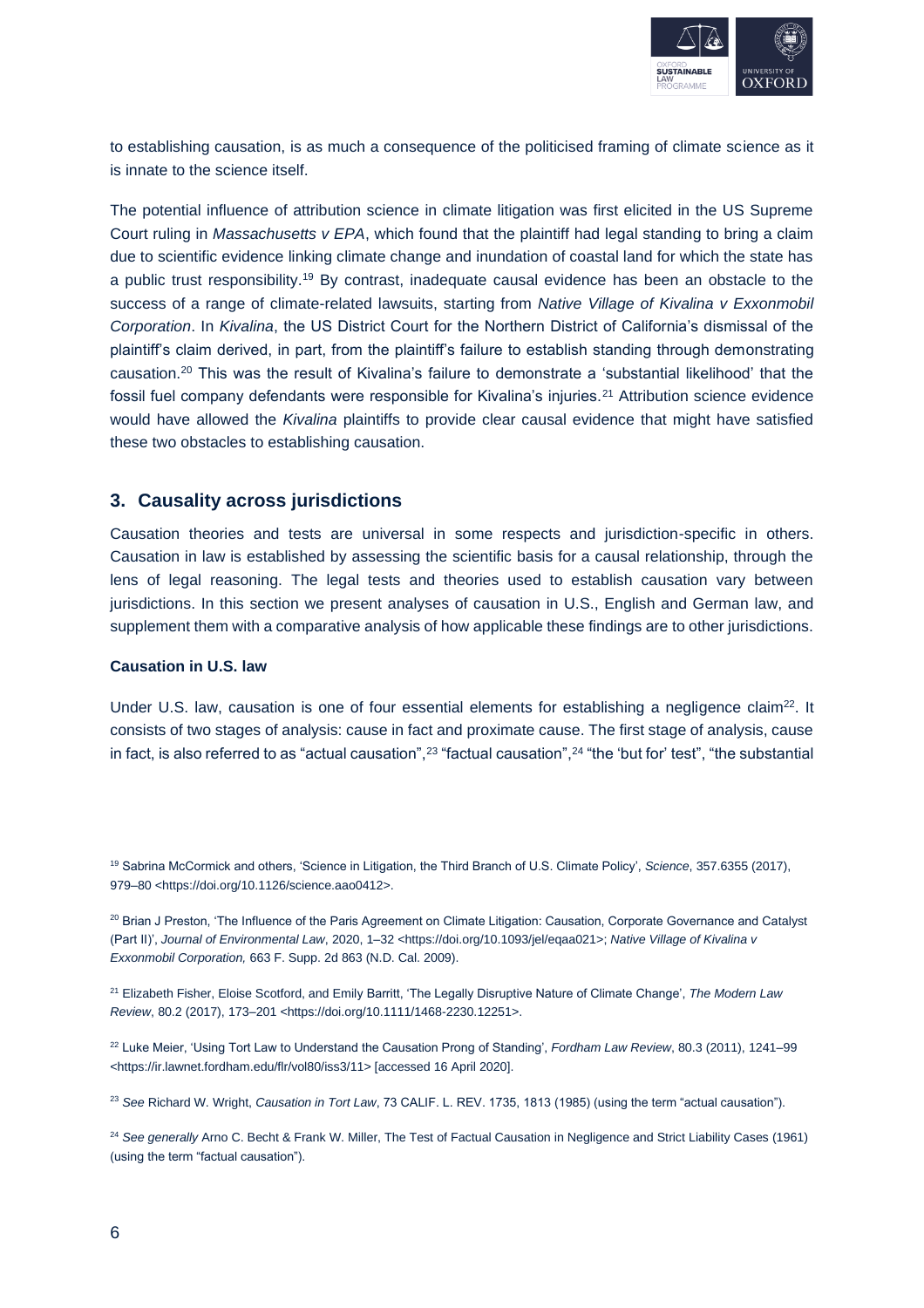

factor test",<sup>25</sup> and "the *sine qua non* test"<sup>26</sup>. It requires that a plaintiff show a link between the defendant's negligent behaviour and the plaintiff's injury. The test most commonly used to establish such a link is the "but for" test which asks "[b]ut for the defendant's negligent behaviour, would the plaintiff's damages have occurred?"<sup>27</sup> This legal test is scientifically equivalent to assessing the marginal contribution of a defendant's emissions to a given impact on the plaintiff, which has been quantified in past attribution studies.<sup>28</sup> The burden of proof falls on the plaintiff who must show, by a "preponderance of the evidence", that it is more likely than not that the plaintiff's injuries would not have occurred if the defendant had not breached a duty of care. The second stage of causation analysis, proximate cause, is also referred to as "legal cause",<sup>29</sup> "scope of liability",<sup>30</sup> and "risk standard". It assumes that the defendant's behaviour was a cause in fact of the plaintiff's injuries and considers whether the defendant should nevertheless be shielded from liability. The limiting function of this two-stage causation analysis is achieved through the application of a variety of tests, including "foreseeability" or "scope of the risk"<sup>31</sup>, to determine whether the harms suffered by the plaintiff as a result of the defendant's negligent actions were sufficiently foreseeable at the time of the actor's tortious conduct.<sup>32</sup>

#### **Causation in English law**

As in U.S. law, in English law the starting point for thinking about causation in the climate context is the "but for" test. The test is satisfied if the evidence establishes, on the balance of probabilities, that but for the defendant's wrong, the plaintiff would not have suffered the harm would not have been observed. Also consistent with U.S. law, the causal link may be severed by an intervening cause, or by a subsequent action or event that severs the link between the harm suffered by the plaintiff and the

<sup>25</sup> *See* Restatement (Third) of Torts: Liab. for Physical & Emotional Harm § 26 reporters' note on cmt. j (2005) ("[T]he substantial-factor test can be useful because it substitutes for the but-for test in a situation in which the but-for test fails to accomplish what the law demands.").

<sup>26</sup> *See* Kenneth S. Abraham, The Forms and Functions of Tort Law 105–07 (3d ed. 2007) (explaining the process by which the jury is expected to make the cause in fact determination).

<sup>27</sup> *See* Restatement (Third) of Torts: Liab. for Physical & Emotional Harm § 26 cmt. a (2005).

<sup>28</sup> Friederike E. L. Otto, Ragnhild B. Skeie, and others, 'Assigning Historic Responsibility for Extreme Weather Events', *Nature Climate Change*, 7.11 (2017), 757–59 <https://doi.org/10.1038/nclimate3419>; R Licker and others, 'Attributing Ocean Acidification to Major Carbon Producers', *Environmental Research Letters*, 14.12 (2019), 124060 <https://doi.org/10.1088/1748- 9326/ab5abc>; B. Ekwurzel and others, 'The Rise in Global Atmospheric CO2, Surface Temperature, and Sea Level from Emissions Traced to Major Carbon Producers', *Climatic Change*, 144.4 (2017), 579–90 <https://doi.org/10.1007/s10584-017- 1978-0>.

<sup>29</sup> Marshall v Nugent, 222 F.2d 604, 610 (1st Cir. 1955) (suggesting that "legal cause" and "proximate cause" are synonymous terms).

30 Restatement (Third) of Torts: Liab. for Physical & Emotional Harm § 6 (using the term "scope of liability").

<sup>31</sup> *See* Abraham, *supra* note 29, at 124 ("Most cases posing the issue of proximate cause can be resolved by the foreseeability test or by a closely related elaboration, the harm- within-the-risk test."); *See* Robertson et al., *supra* note 24, at 172 (describing this approach as "what courts actually do" in "a significant number of cases" despite employing various names for their tests).

 $32$  Restatement (Third) of Torts: Liab. for Physical & Emotional Harm s 29 ( $3<sup>rd</sup>$  2010).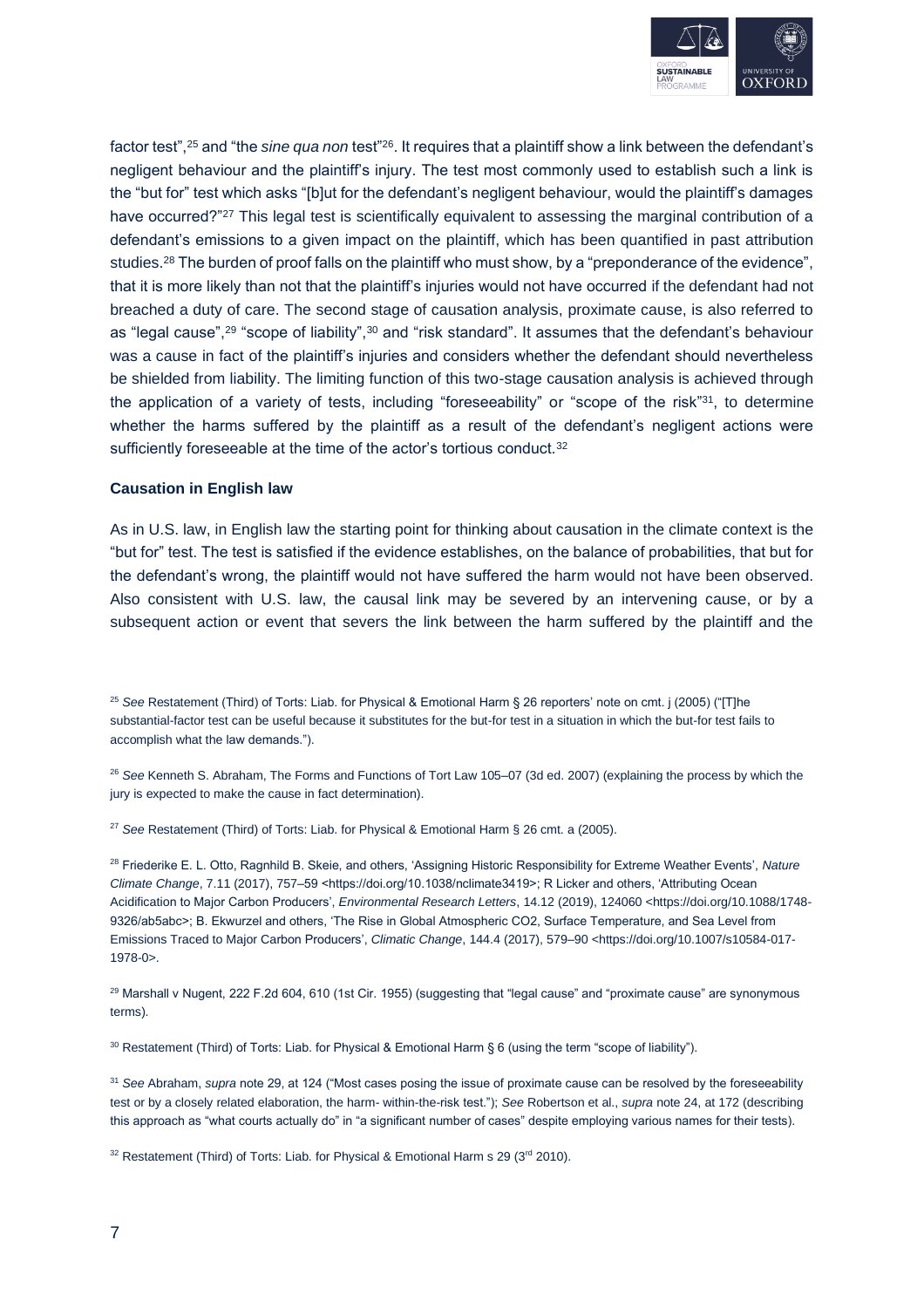

defendant's wrongdoing <sup>33</sup>. Moreover, even if there is no break in the chain of events leading to injury, particular kinds of damage might be unrecoverable because they constitute a kind of damage of a kind that is not reasonably foreseeable or that is too remotely related to the defendant's actions. $^\mathrm{34}$ 

Even where the but for test is not met, causation may still be established under English law using arguments of "material contribution to harm" or "material contribution to the risk of harm".<sup>35</sup> Under current law, "material contribution to the risk of harm" is thought to be available only where a "single agent" is implicated in the relevant causal process and where there is a "rock of uncertainty"<sup>36</sup> such that "causation" is impossible to prove *in principle*".<sup>37</sup> Notably, the current state of attribution science refutes such impossibility, and, accordingly, "material contribution to harm" is most relevant to our purposes. The premise of the material contribution to harm cases is that it *is* possible to show that the defendant's conduct made a contribution to the causal process that produced the plaintiff's harm,<sup>38</sup> and that it is established on the balance of probabilities that this contribution was more than trivial.<sup>39</sup> The test responds to fact patterns where it is not possible to establish the proportion of the defendant's contribution on the balance of probabilities<sup>40</sup> because the resulting harm is indivisible, or where "the injury is divisible in principle" but "it is not possible to attribute constituent parts to particular factors on the facts of a given case".<sup>41</sup> For most climate change impacts, however, an individual defendant's proportional contribution can be determined. On the current state of the law, it appears that attribution science may be relied on in climate-related litigation with a view to establishing that a defendant materially contributed to the claimant's harm, provided that it can be said that they have made a contribution to the causal process that produces the relevant harm.<sup>42</sup>

#### **Causation in German law**

Under the German Civil Code, the core causation test comprises two stages of analysis: liabilitygrounding and liability-fulfilling causation.<sup>43</sup> A judge determines whether liability-grounding causation

<sup>33</sup> Deakin and Markesinis, ibid, 225 *et seq.*

- <sup>35</sup> See further Sarah Green, *Causation in Negligence* (Hart, 2017) Chs 5-6.
- <sup>36</sup> Lord Bingham's language in *Fairchild v Glenhaven Funeral Services* [2003] 1 A.C. 32, [7].

<sup>38</sup> See *Heneghan*, [46]: "That test is to be applied where the court is satisfied on scientific evidence that the exposure for which the defendant is responsible has in fact contributed to the *injury*".

<sup>39</sup> ibid, [45].

<sup>40</sup> Consistently with this, see Green, nx, 95.

<sup>41</sup> ibid, 94.

 $42$  It follows from this that the doctrine will not be available where the harm could have been caused by any of a number of competing causes: *Wilsher*.

<sup>43</sup> MÜNCHNER KOMMENTAR, *supra* note 43, at § 249; GERVEN, *supra* note 21, at 396.

<sup>&</sup>lt;sup>34</sup> ibid, 231 *et seq;* Clerk and Lindsell on Torts, 23<sup>rd</sup> ed, [2-06].

<sup>37</sup> Green, nx, 123, 126.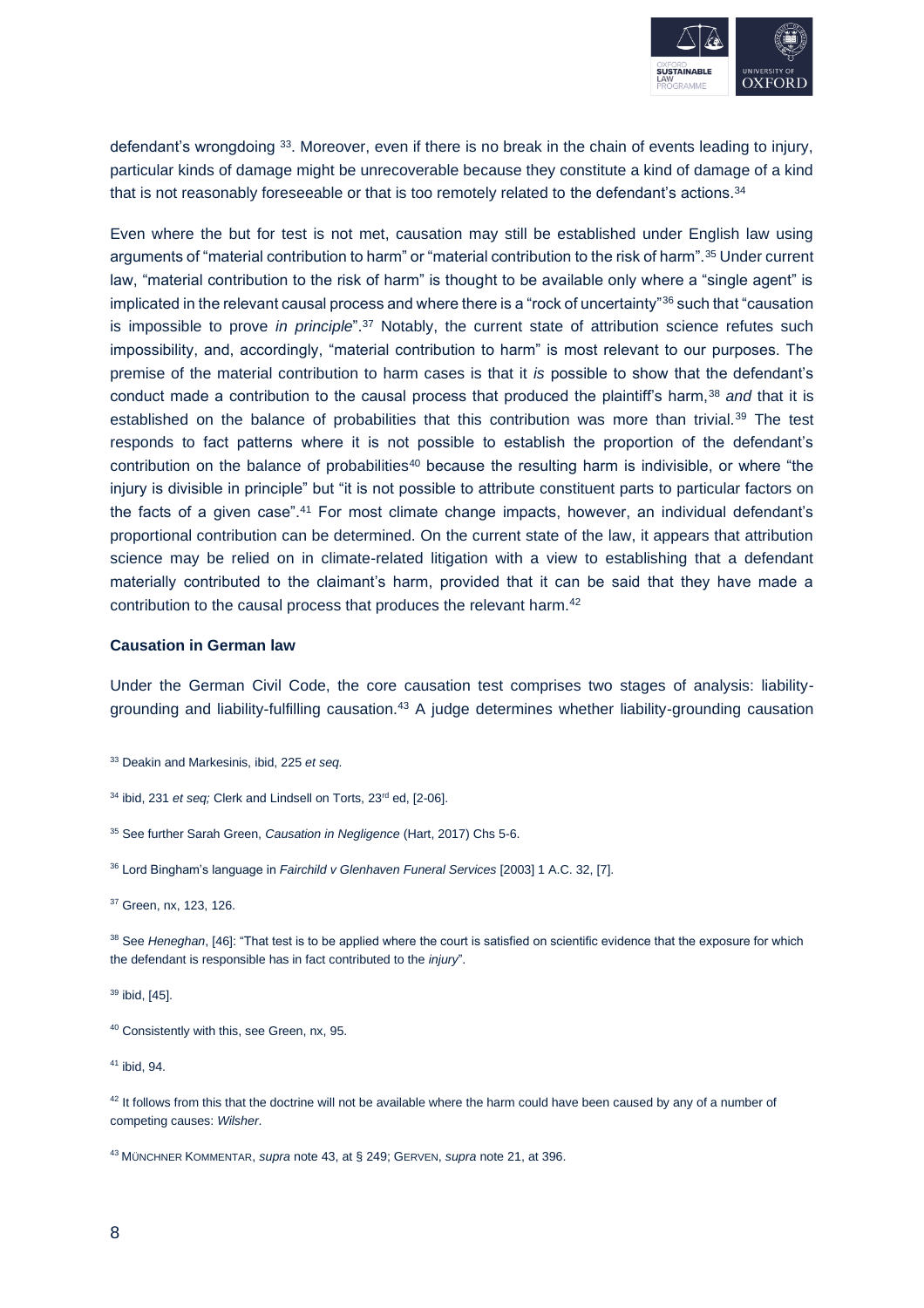

exists, based on the evidence provided and in accordance with their own conviction.<sup>44</sup> Achieving the necessary standard of proof requires that a level of certainty is reached, 'which silences doubts for practical purposes even if not eliminating them fully'.<sup>45</sup> However, that does not mean that judges may arrive at a merely subjective personal opinion; rather, they must follow a standard of rationality which is defined by the content of the hearings and the evidence.<sup>46</sup> Specific to the German context, a theory of adequate causation was developed in the literature and is widely used by the courts. Adequate causation eliminates causal relationships which are determined to be unlikely from the perspective of an objective bystander and comprises a probabilistic determination on liability. English and German tort law seem to differ with respect to whether an omission can fail the but for test but still succeed as a cause of injury. Evidence for causation presents a main hurdle for claimants, especially in cases like *Lluiya* where the aim of the claim is to hold a carbon major to account for a particular climate impact.

#### **Comparative Analysis**

In jurisdictions that follow the two-stage causation analysis (as is the case in the U.S., England, and Germany) scientific evidence is most relevant to the first stage of causation analysis, factual causation or general causation, while legal principles are most relevant for the second stage of analysis, legal causation. At the second stage of causation analysis, seven common legal tests for causation have been identified.<sup>47</sup> In continental European jurisdictions, adequacy, foreseeability, scope of the norm, scope of the risk, and proximity are commonly observed. In common law jurisdictions, remoteness is commonly considered. In European as well as common law jurisdictions, interruption of the chain of causation is adopted.

While jurisdictions differ with respect to the tests used for evaluating causal claims, climate litigants confront common difficulties when meeting the varying thresholds for establishing causation found in different jurisdictions. The required standard of proof varies considerably between jurisdictions. The U.S., England, Ireland, Denmark, and Lithuania adopt a "more probable than not" standard, Austria and the Netherlands adopt a "high probability" and "reasonable degree of certainty" standard, respectively. Most continental European jurisdictions, by contrast, adopt a higher standard of proof: in Germany it is a near certainty standard, in Bulgaria and Spain certainty is expected, in Greece, France, Poland, and Italy a judge must be convinced that the causal link exists.<sup>48</sup> While the standard of proof is formulated

<sup>44</sup> §286 ZPO Evaluation of evidence at the court's discretion and conviction: (1) The court is to decide, at its discretion and conviction, and taking account of the entire content of the hearings and the results obtained by evidence being taken, if any, whether an allegation as to fact is to be deemed true or untrue. The judgment is to set out the reasons informing the conviction of the judges.

(2) The court shall be bound to statutory rules of evidence only in the cases designated in the present Code. Available at [https://www.gesetze-im-internet.de/englisch\\_zpo/englisch\\_zpo.html#p1067](https://www.gesetze-im-internet.de/englisch_zpo/englisch_zpo.html#p1067) (last accessed 5 November 2020).

<sup>45</sup> BGHZ 53, 245, 256.

<sup>46</sup> The General Burden of Proof, Causal Concepts, 55.

<sup>47</sup> Marta Infantino and Eleni Zervogianni, *Causation in European Tort Law*, *Causation in European Tort Law* (Cambridge: Cambridge University Press, 2017) <https://doi.org/10.1017/9781108289887>.

<sup>48</sup> Infantino and Zervogianni, pp. 611–12.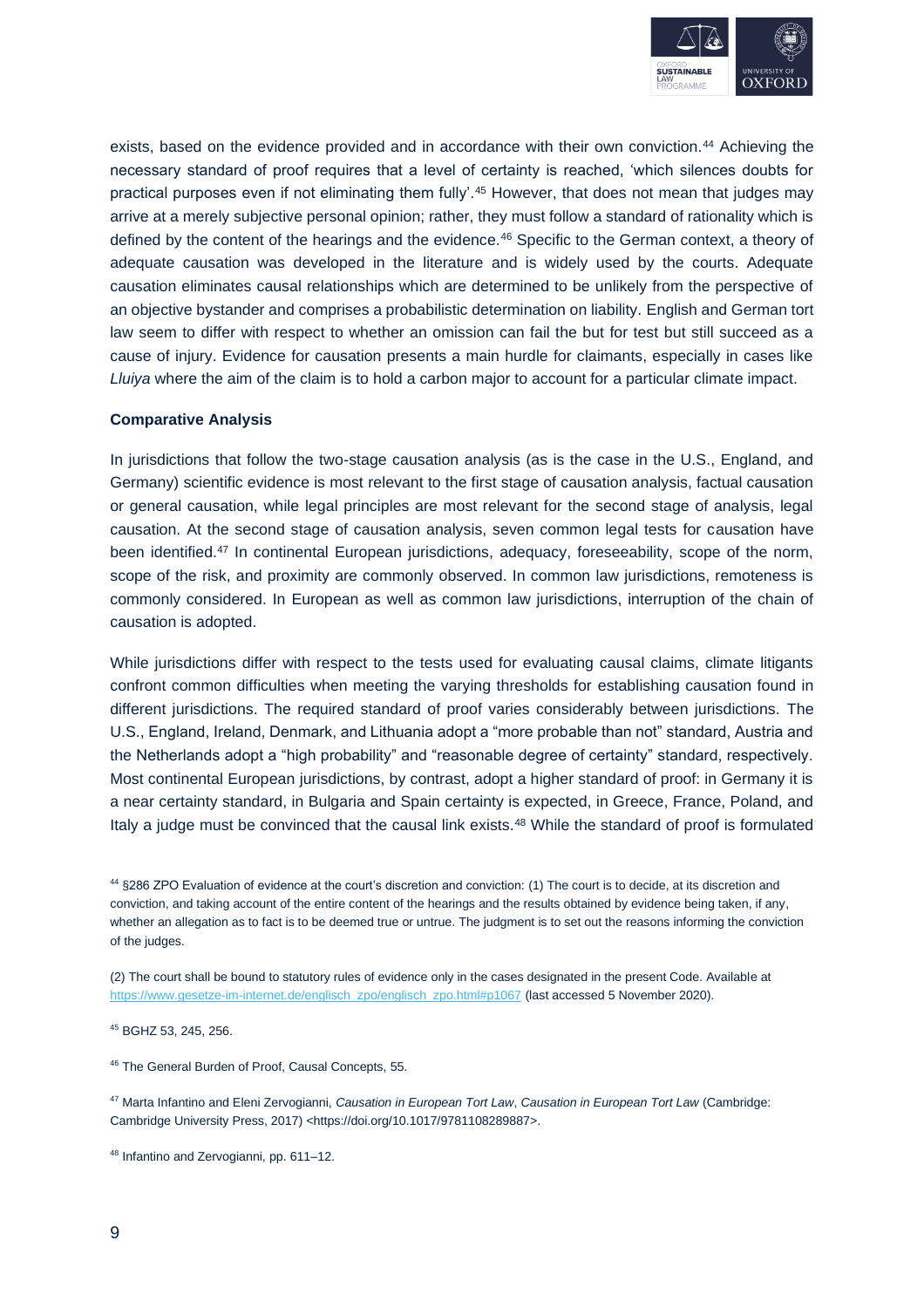

differently across jurisdictions, it may be difficult to ascertain where it is, in practice, more or less stringent.

Previous research has argued that causation in law assesses the factors which act to produce an event. Specifically, the factors considered to be a cause of an event must have, at minimum, increased the *probability* of the event's occurrence in a statistically significant way.<sup>49</sup> While there are no established normative correctives in climate litigation, a coherent causal analysis requires re-thinking the fundamental normative assumptions (which would then also capture the existing exemptions from the 'but for' test). Previous scholarship has sought to address the lack of agreement on normative correctives in climate litigation by arguing that causal explanations for climate change impacts can be developed through demonstrating greenhouse gas emissions to be a necessary, sufficient, or sustaining (i.e. maintaining an effect) cause.<sup>50</sup> This would allow for a coherent causal analysis even in cases where the judiciary takes recourse to normative considerations to avoid placing the financial burden on those who have suffered the injury.

#### **4. Findings from toxic tort cases**

Toxic tort and product liability case law offers lessons for climate litigation case theory and strategy. In toxic tort and product liability lawsuits, as in climate litigation, scientific evidence is an important element of establishing general and specific causation. Furthermore, the epidemiological evidence, which is central to establishing general and specific causation in such cases, shares some important features with climate attribution evidence. Epidemiological studies attempt to determine whether an association exists between a particular disease and a factor suspected of causing it.<sup>51</sup> Both epidemiological and climate attribution methodologies consist of probabilistic, counterfactual analyses. For example, in some jurisdictions (e.g. California), the "more likely than not" standard is considered met and causation is established if a specific factor is shown to have at least doubled the probability of an individual's disease.<sup>52</sup> In the case of *Merrel Dow v. Havner*, the Supreme Court of Texas elaborated a rationale for this probabilistic standard, explaining that "[s]uch a theory concedes that science cannot tell us what caused a particular plaintiff's injury" and that "[i]t is based on a policy determination that when the incidence of a disease or injury is sufficiently elevated due to exposure to a substance, someone who was exposed to that substance and exhibits the disease or injury can raise a fact question on

<sup>49</sup> Minnerop & Otto, STREVENS, *supra* note 4, at 7, 8.

<sup>50</sup> Minnerop and Otto.

<sup>51</sup> *See Cook v. United States*, 545 F. Supp. 306, 308 (N.D. Cal. 1982) ("Whenever the relative risk to vaccinated persons is greater than two times the risk to unvaccinated persons, there is a greater than 50% chance that . . . [the harm] . . . among . . . [exposed individuals] . . . is attributable to vaccination, thus sustaining plaintiff's burden of proof on causation.")..

<sup>52</sup> See, e.g., *Daubert v. Merrell Dow Pharm., Inc*., 43 F.3d 1311, 1320 (9th Cir. 1995) ("[P]laintiffs must establish not just that their [exposure to the drug in question] increased somewhat the likelihood of [injury], but that it more than doubled it—only then can it be said that [the drug] is more likely than not the source of their injury."); *In re Bextra & Celebrex Mktg. Sales Practices & Prod. Liab. Litig*., 524 F. Supp. 2d 1166, 1172 (N.D. Cal. 2007) (Establishing that a relative risk greater than 1.0 establishes general causation "that exposure to the agent is capable of causing [the illness at issue] in the general population" and that a relative risk greater than 2.0 may establish specific causation, that "the product more than doubles the risk of getting the disease."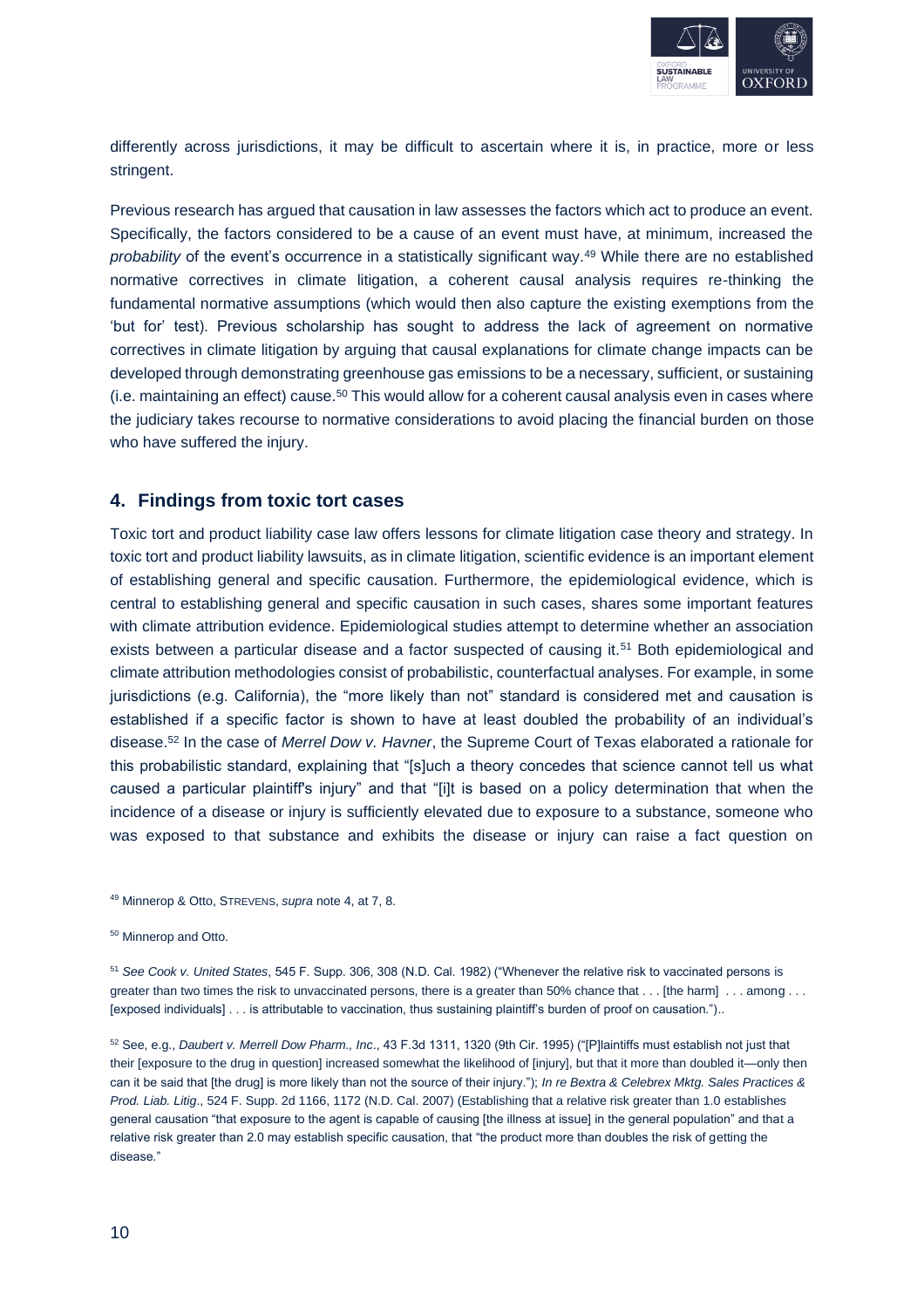

causation".<sup>53</sup> The successes of epidemiological evidence in establishing a statistical alternative to traditional causation tests offer some guidance for leveraging climate attribution science to establish specific causation in climate litigation.

Another notable similarity between toxic tort/product liability cases and climate litigation, is the difficulty of attributing the source of a plaintiff's specific exposure to one of many potential defendants who all produce the same product.<sup>54</sup> In drug product liability case law, courts have adopted a "market share liability" theory to address this particular challenge. Market share liability first appeared in the case Sindell v. Abbott Laboratories.<sup>55</sup> In that case, a number of companies produced the drug alleged to cause injury and plaintiffs could not ascertain which company produced the drug causing the harm. As a consequence, plaintiffs could not attribute their harm to a particular manufacturer. Market share theory allowed courts to apportion damages among a group of defendants, and to hold each defendant liable for the proportion of the judgment represented by its share of the product market.<sup>56</sup> In *Sindell*, the court noted that in light of the difficulty of apportioning damage under such circumstances, a market share theory offered a pragmatic solution, "where a correct division of liability cannot be made the trier of fact may make it the best it can."<sup>57</sup> It should be noted that the market share theory might not be directly transplanted to the greenhouse gas emissions context since it requires that defendants constitute "substantially all" of the market. While the drug manufacturers responsible for a particular drug might be readily identified, the large number of greenhouse gas emitters makes it infeasible to address "substantially all" of the market for greenhouse gas emissions. However, such an innovation models how novel legal theories might be devised to pragmatically address the unique challenges of climate attribution.

#### **5. Scientific analysis: key findings**

i. While ¼ of analysed cases referred to attribution science studies, **very few cases provided peerreviewed attribution science evidence linking defendants' emissions to plaintiffs' alleged damages**. The absence of high-quality evidence of this type is a fundamental obstacle to establishing causation in the courts. This omission has been cited explicitly or implicitly by courts in multiple jurisdictions and exploited by defendants in their responses to complaints. Despite a promising trend of increasing reference to peer-reviewed evidence in damages claims, **it remains** 

<sup>57</sup> *Id.* at, 612–13.

<sup>53</sup> *Merrell Dow Pharm., Inc. v. Havner*, 953 S.W.2d 706, 715 (Tex. 1997).

<sup>54</sup> The dose-response relationship is used to evaluate whether an alleged exposure caused a specific harm. See, e.g., *In re Denture Cream Prods. Liab. Litig.*, 795 F. Supp. 2d at 1351-52. This stands opposite to the "every exposure theory" that appeared in asbestos litigation and that has largely been dismissed by the courts because it "lacks sufficient support in facts and data". *See, e.g*., *Vedros v. Northrop Grumman Shipbuilding, Inc*., 119 F. Supp. 3d 556, 562 (E.D. La. 2015) ("The every exposure theory "represents the viewpoint that, because science has failed to establish that any specific dosage of asbestos causes injury, every exposure to asbestos should be considered a cause of injury.") (quotations omitted).

<sup>55</sup> 26 Cal. 3d 588 (1980).

<sup>56</sup> *Id.* at 612, 607 P.2d 924, 937 (1980)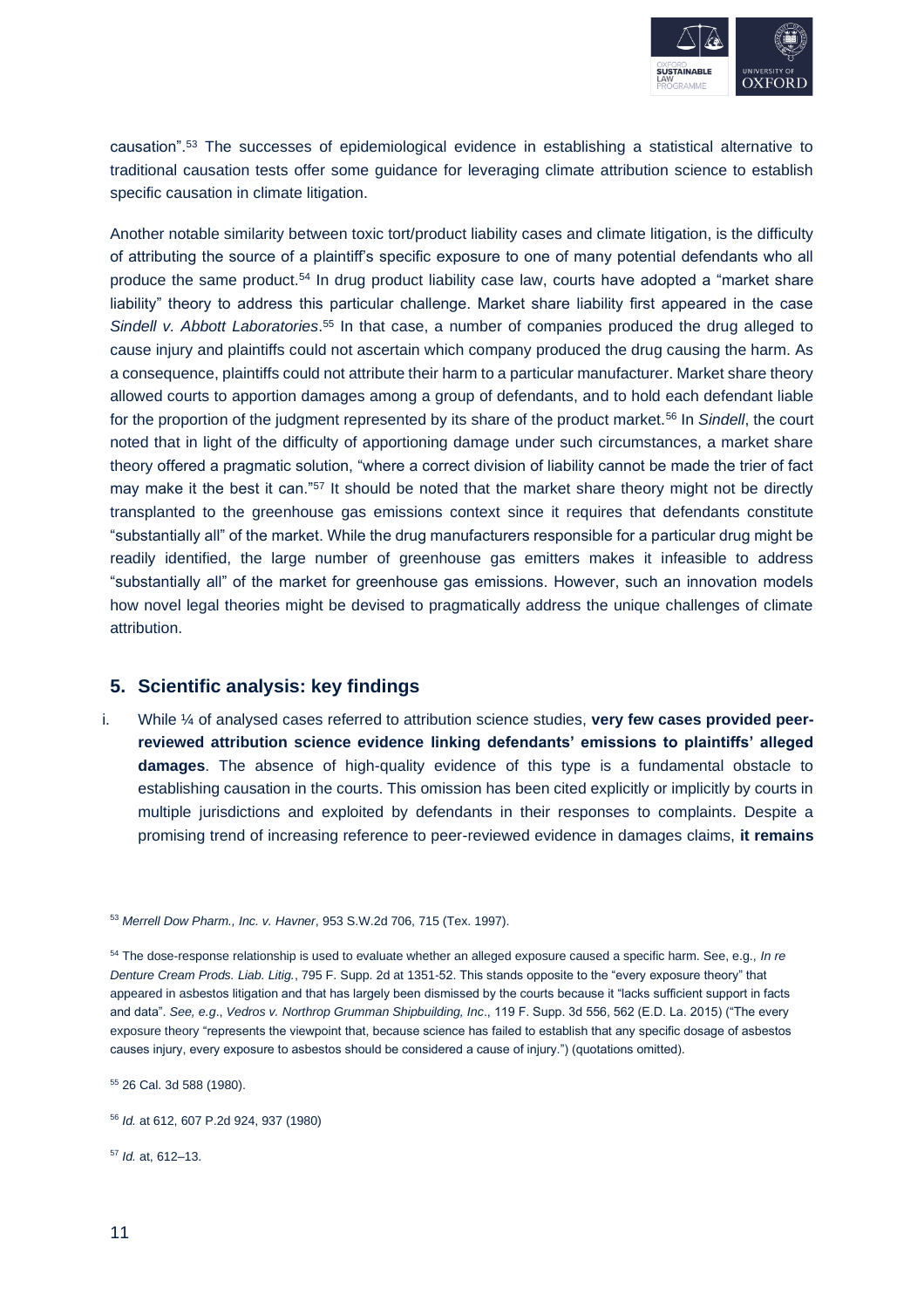

**the case that the quality of the scientific evidence used in most climate-related lawsuits is generally lower than that which is required to establish causation before the courts**.

- ii. **A significant number of cases concern hard-to-attribute impacts**, such as hurricane-related damages, or regional sea level rise impacts. Closer collaboration between scientists and lawyers in preparing cases should ensure that claims concern impacts that are demonstrably attributable to climate change.
- iii. **The quality of causal evidence provided in past climate litigation lags behind the state of the art in attribution science**, and climate science in general. Recent developments in attribution science allow studies to encompass the full causal chain from emissions to the impacts experienced by human societies (so-called 'end-to-end' or 'impact' attribution)<sup>58</sup> rather than the physical impacts alone (e.g., the heatwave or storm).
- iv. Attribution claims in cases analysed could be easily rebutted by defendants. **Direct causal relationships between climate change and plaintiffs' losses were presumed to exist by plaintiffs in the majority of cases, rather than demonstrated using scientific evidence**. 59 Plaintiffs infrequently provided thorough assessment of the various drivers of harm in causal claims. This omission exposes them to responses from defendants that seek to diminish the responsibility of climate change for losses by emphasising the role of natural variability, or plaintiffs' vulnerabilities or other drivers in causing the loss. Plaintiffs should seek evidence substantiating these alleged causal links from the scientific community.
- v. **Courts have repeatedly found that plaintiffs have failed to demonstrate that defendants' emissions contributed to the alleged impacts**. In response, plaintiffs could use attribution evidence quantifying the marginal contribution made by defendants' emissions to losses. The marginal contribution is defined here as the difference in the impact that would have occurred if not for a certain actor's emissions.
- vi. **The scientific evidence provided is uneven in quality along the causal chain.** Claims seeking financial compensation for the costs of measures taken to adapt to the impacts of climate change have generally been supported by robust scientific evidence demonstrating that hazards threaten plaintiffs and therefore that the adaptation measures were indeed necessary. However, the

<sup>58</sup> Dáithí A. Stone and Myles R. Allen, 'The End-to-End Attribution Problem: From Emissions to Impacts', *Climatic Change*, 71.3 (2005), 303–18 <https://doi.org/10.1007/s10584-005-6778-2>; Daniel Mitchell and others, 'Attributing Human Mortality during Extreme Heat Waves to Anthropogenic Climate Change', *Environmental Research Letters*, 11.7 (2016), 074006 <https://doi.org/10.1088/1748-9326/11/7/074006>; Sebastian Sippel and others, 'Warm Winter, Wet Spring, and an Extreme Response in Ecosystem Functioning on the Iberian Peninsula', *Bulletin of the American Meteorological Society*, 99.1 (2018), S80–85 <https://doi.org/10.1175/BAMS-D-17-0135.1>; David J. Frame, Michael F Wehner, and others, 'The Economic Costs of Hurricane Harvey Attributable to Climate Change', *Climatic Change*, 160.2 (2020), 271–81 <https://doi.org/10.1007/s10584-020- 02692-8>.

<sup>&</sup>lt;sup>59</sup> For example, in *City and County of Honolulu*, the complaint states that 'The City has already incurred damages as a direct and proximate result of Defendants' conduct, including … flooding and intense runoff during rain bomb events [that] has destroyed sections of the City's drainways normally used to divert rainfall away from populated areas … The City incurred significant costs … during a massive rain bomb in April 2018 … providing emergency response'. *City and County of Honolulu v Sunoco LP et al*, 1CCV-20-0000380 (Hawai'I Cir.Ct. 2020), para 151.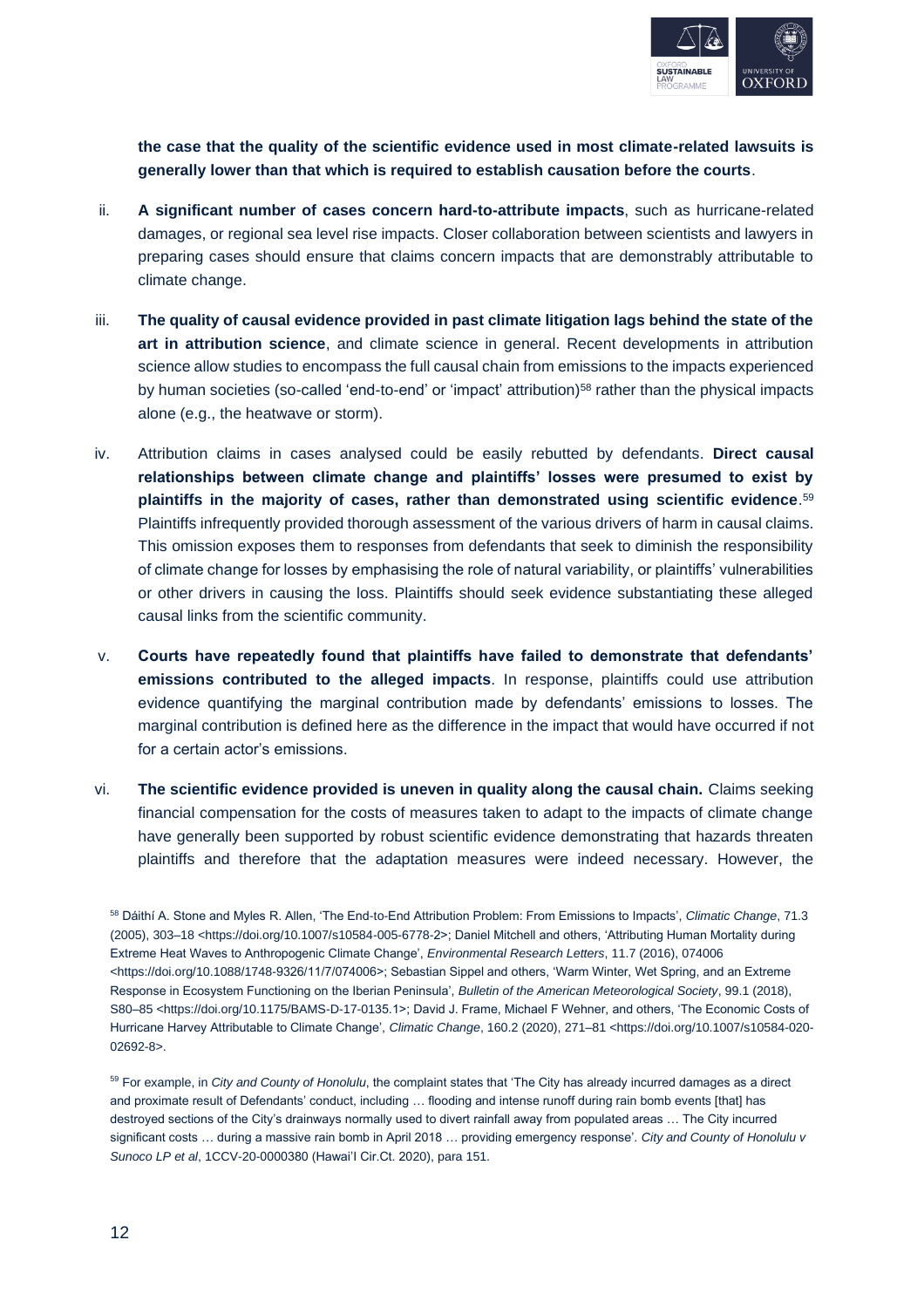

evidence needed to establish a causal link between defendants' actions and the impacts affecting plaintiffs would need to be much stronger than that which is found in existing case law. In contrast to the evidence provided on causation, cases filed against carbon majors in the U.S. typically provided strong evidence on the fossil fuel industry's historical knowledge of and disinformation on climate science and the impacts of their operations. 60

vii. In cases where plaintiffs seek relief in the form of emission reductions from defendants, courts have dismissed claims on the grounds that **plaintiffs failed to demonstrate how the requested emissions reduction would materially affect alleged climate impacts**. Methodologies similar to those used in attribution science could be used to demonstrate the projected consequence of the requested emission reductions. Courts have denied claims due to plaintiffs' failure to prove that climate change impacts could be attributed to the inadequate ambition of the state's emission reduction targets.<sup>61</sup>

### **6. Legal analysis: key findings**

- i. Courts have adopted varying tests for causation in different jurisdictions. These tests define a range of thresholds for liability, and some have been applied with more flexibility than others. While it is difficult at this stage to identify clear jurisdictional differences in the stringency of the causation tests applied by the courts, **'fair traceability'-type tests have shown more promise in establishing standing** than tests requiring that plaintiffs demonstrate how the losses they have experienced would have changed 'but for' defendants' emissions.
- ii. **Courts generally accept plaintiffs' arguments establishing a general causal relationship between defendants' greenhouse gas emissions and climate change**. This satisfies the first element of the courts' causation analysis.
- iii. **The greatest obstacles to establishing causation concern specific causation**. Both defendants and judges have challenged plaintiffs' claims that defendants' greenhouse gas emissions caused the losses alleged in complaints. Even if the link between greenhouse gas emissions and climate change, in general, is accepted, challenges have concerned whether the emissions of the defendant(s) alone made a material contribution to climate change, and the link between climate change and the specific impact alleged (e.g., the hurricane / flood, etc.).
- iv. **In the majority of cases analysed, the evidentiary gaps identified by courts could be filled with attribution science evidence developed using existing methods.**
- v. Where a court's analysis considers the defendant's marginal ('but for') contribution to the plaintiff's alleged losses, **challenges to establishing liability will remain.** This is especially the case where

<sup>60</sup> Benjamin Franta, 'Early Oil Industry Disinformation on Global Warming', *Environmental Politics*, 2021, 1–6 <https://doi.org/10.1080/09644016.2020.1863703>; Geoffrey Supran and Naomi Oreskes, 'Assessing ExxonMobil's Climate Change Communications (1977–2014)', *Environmental Research Letters*, 12.8 (2017), 084019 <https://doi.org/10.1088/1748- 9326/aa815f>.

<sup>61</sup> E.g., *Sinnok et al. v State of Alaska et al., No. 3AN-17-09910 CI (Alaska Super. Ct. 2018).*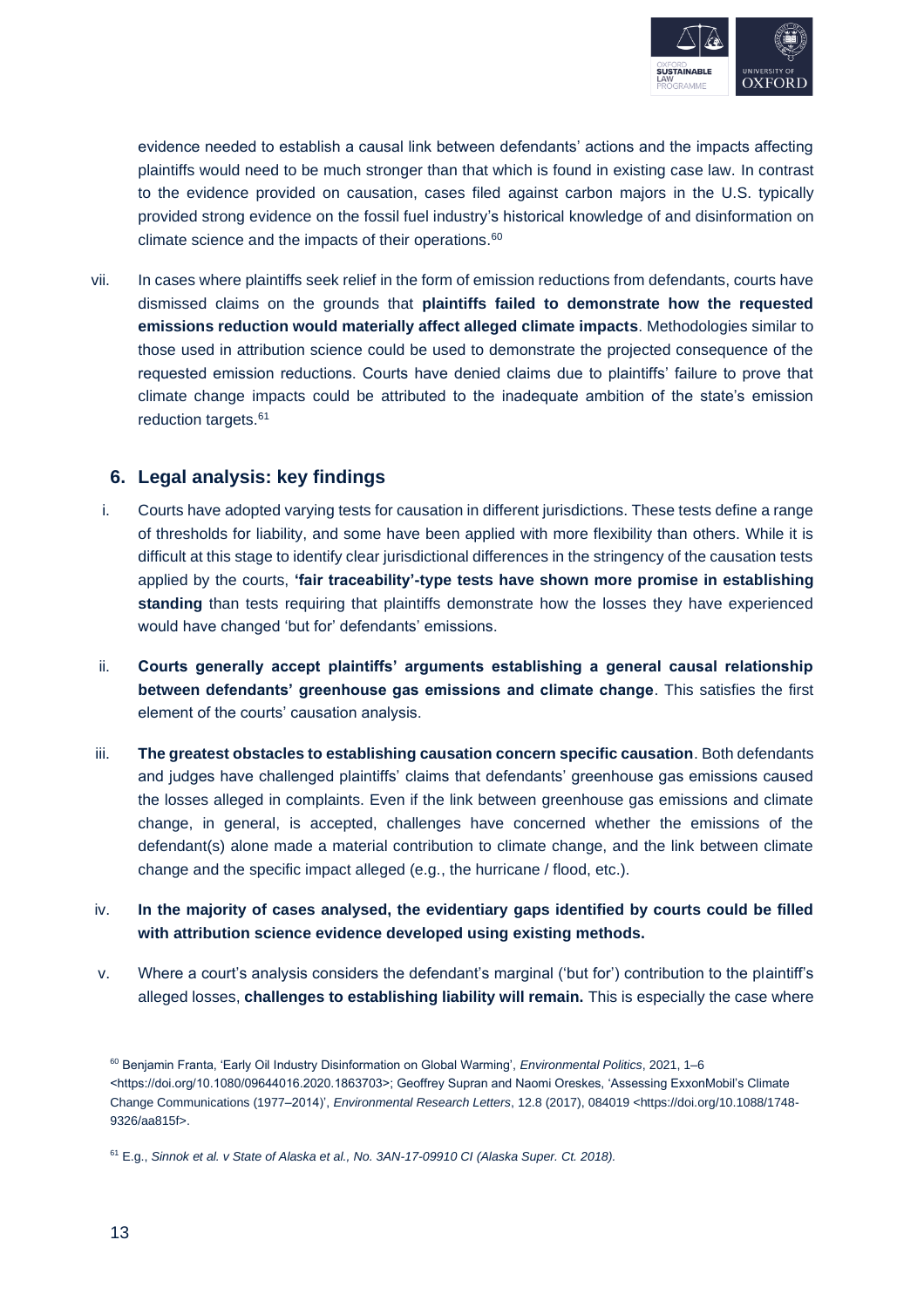

**defendants' contribution to plaintiffs' losses is much lower when assessing their marginal, rather than market-share, contribution**.

- vi. Plaintiffs' failure to demonstrate that losses were a foreseeable consequence of defendants' actions presents an obstacle to successful damage liability suits. While foreseeability was established in some cases,<sup>62</sup> in most cases in which this was discussed, courts have determined that **defendants could not have reasonably foreseen damages because their emissions are negligible when compared to global greenhouse gas emissions that resulted in the harms alleged, or when the chain of events that plaintiffs claim will occur is speculative**. By connecting impacts to emissions, attribution science could support claims that damages are indeed reasonably foreseeable.
- vii. Understanding **the relationship between plaintiffs' vulnerability and exposure to climaterelated hazards may be necessary when discerning responsibility for harm**. These factors have been largely overlooked in past cases, with the exception of human rights litigation. Consequently, the significance of this issue for climate litigation cannot yet be fully understood but it is an area that requires further investigation.

#### **7. Recommendations for the community of practice**

Based on the conclusions from our analysis, we offer recommendations for climate litigators. These recommendations support plaintiffs to overcome barriers to establishing causation and direct the scientific community to develop evidence that provides stronger support for claims.

#### **i. Strengthen collaboration between the academic and practitioner communities.**

The research described here has demonstrated the important role that climate science can play in lawsuits. Scientists can provide the strong evidence needed for courts to accept allegations of defendant responsibility for climate-related harms. Although providing scientific evidence which addresses outstanding obstacles to establishing causation is technically feasible, the evidence provided in recent litigation still lags considerably behind the state of the art in climate science. For instance, despite the fact that quantifying individual emitters' contributions to most climate change impacts is scientifically feasible, and the fact that some defendants' replies and courts' rejection of causal allegations would be addressed with evidence of this type, plaintiffs have typically not provided quantitative information on defendants' contributions to specific climate impacts.

Closer integration of and better dialogue between the legal and scientific communities would ensure that lawyers are aware of, and able to request and access the type of attribution evidence that can be used to robustly evaluate the causal claims brought before the courts. This could be achieved through: (1) effective education of the legal and scientific communities about how they can support one another; (2) coordination through the development of a database of independent scientists with expertise in attribution science and a good overview of scientific developments (e.g. IPCC authors), who would support practitioners in soliciting relevant evidence; and (3) dedicated funding streams that support the continued development of science in this field and enable practitioners to access research needed to

<sup>62</sup> E.g., *St. Bernard Parish Government v United States, 121 Fed. Cl. 687 (Ct. Cl. 2015)*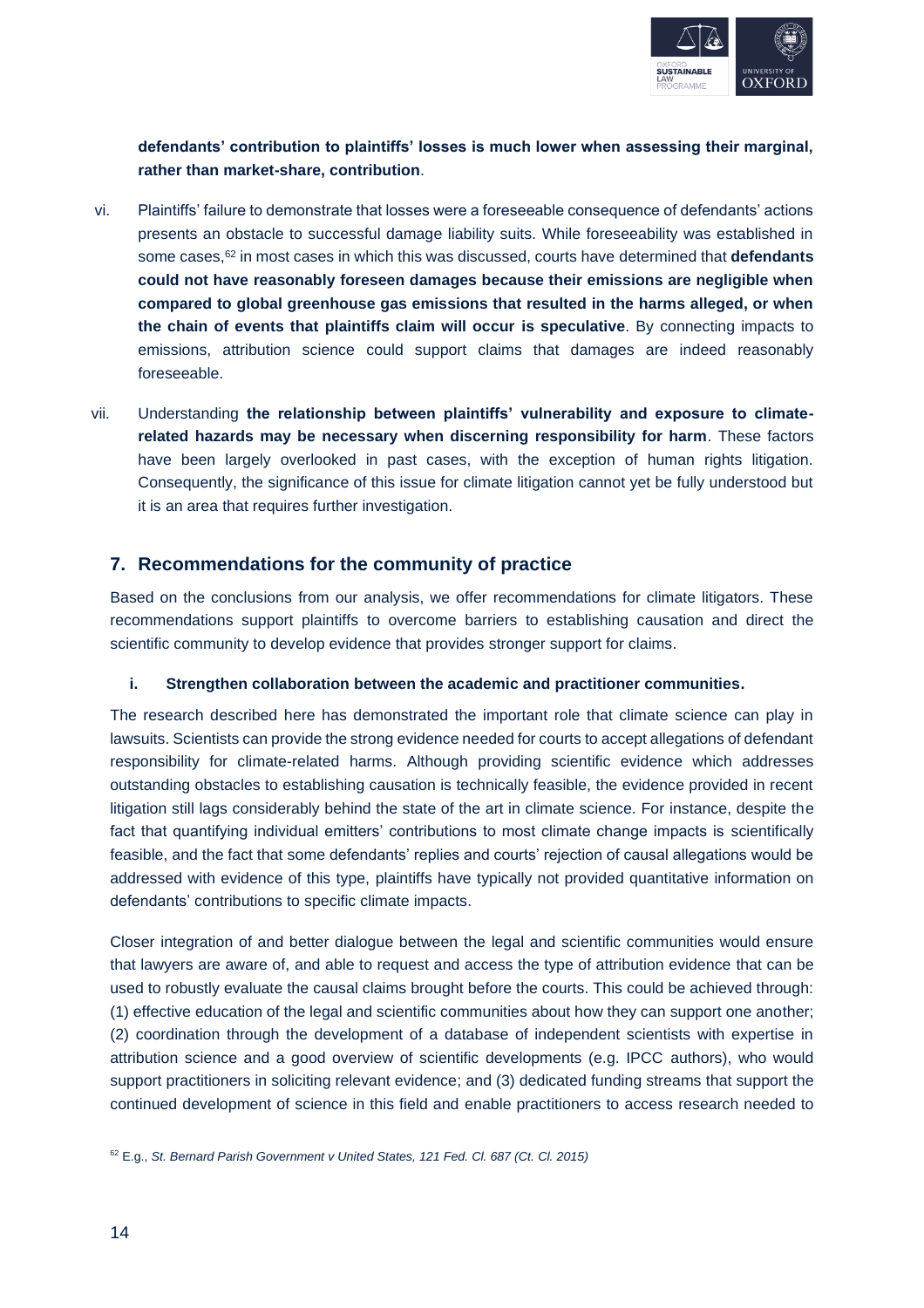

make well-evidenced claims. Cross-community understandings of the legal significance of peerreviewed literature as an authoritative form of evidence should also be fostered. Lawyers also need to make the scientific community aware of the types of evidence that are most effective to establish causation in the courts.

#### **ii. Learn lessons from non-climate cases.**

Climate litigation strategy should continue to capitalise on analogous challenges overcome in relevant case law in developing case theory and strategy. We observe that toxic tort case law offers lessons for the effective incorporation of scientific evidence to establish general and specific causation. In toxic tort cases where scientific evidence has been outcome determinative, there are transferrable lessons and strategies that would advance climate litigation strategies. The Roundup Product Liability Litigation, for example, provides a guide for successfully establishing causation where there is a "possibility that a plaintiff's harm suffered is attributable to an unknown cause."<sup>63</sup> Smoking-related lawsuits, such as In re Simon II Litigation, exemplify appropriate use of statistical data and other evidence in a context where there is mass injury. Asbestos-related cases offer lessons in determining legal causality even when multiple actors have made fungible contributions to injuries.<sup>64</sup>

#### **iii. Inform the scientific community of the needs of litigators.**

Courts across jurisdictions have noted that the quality of the evidence provided by plaintiffs substantiating causal links between defendants' greenhouse gas emissions and climate change, and between climate change and the specific harms suffered by plaintiffs, is inadequate. This finding takes two, related forms. First, in lawsuits seeking to hold defendants liable for climate damages, plaintiffs failed to demonstrate how defendants' emissions alter the impacts experienced. Secondly, in lawsuits seeking orders for emission reductions, courts have found evidence to be insufficient to show that the requested reduction in defendants' emissions would alleviate the harms that plaintiffs allege would otherwise occur. Scientific methodologies can advance claims of both types by quantitatively demonstrating the impact of defendants' greenhouse gas emissions on observed, or the likelihood of future, events.

#### **iv. Pre-empt potential arguments of defendants.**

Existing case law does not address vulnerability as a key consideration in plaintiffs' claims for damages resulting from emissions causing climate change. Aside from a Pakistani case, *Leghari*, and *In re AD (Tuvalu)*, an appeal to the New Zealand Immigration and Protection Tribunal, which recognised plaintiffs' vulnerability, we did not identify other cases where plaintiffs' vulnerabilities were acknowledged and accounted for when determining claims for damages. Incorporating vulnerability considerations presents one opportunity for future case development. With contribution from the scientific community, plaintiffs could disentangle the impact of climate change on plaintiffs' losses from those driven by other factors related to vulnerability and exposure. Critically, this would defend against allegations that plaintiffs' exposure or vulnerability to a hazard mitigates defendants' liability for climate impacts.

<sup>63</sup> In re Roundup Prod. Liab. Litig., 358 F. Supp. 3d 956 (N.D. Cal. 2019)

<sup>&</sup>lt;sup>64</sup> Minnerop and Otto.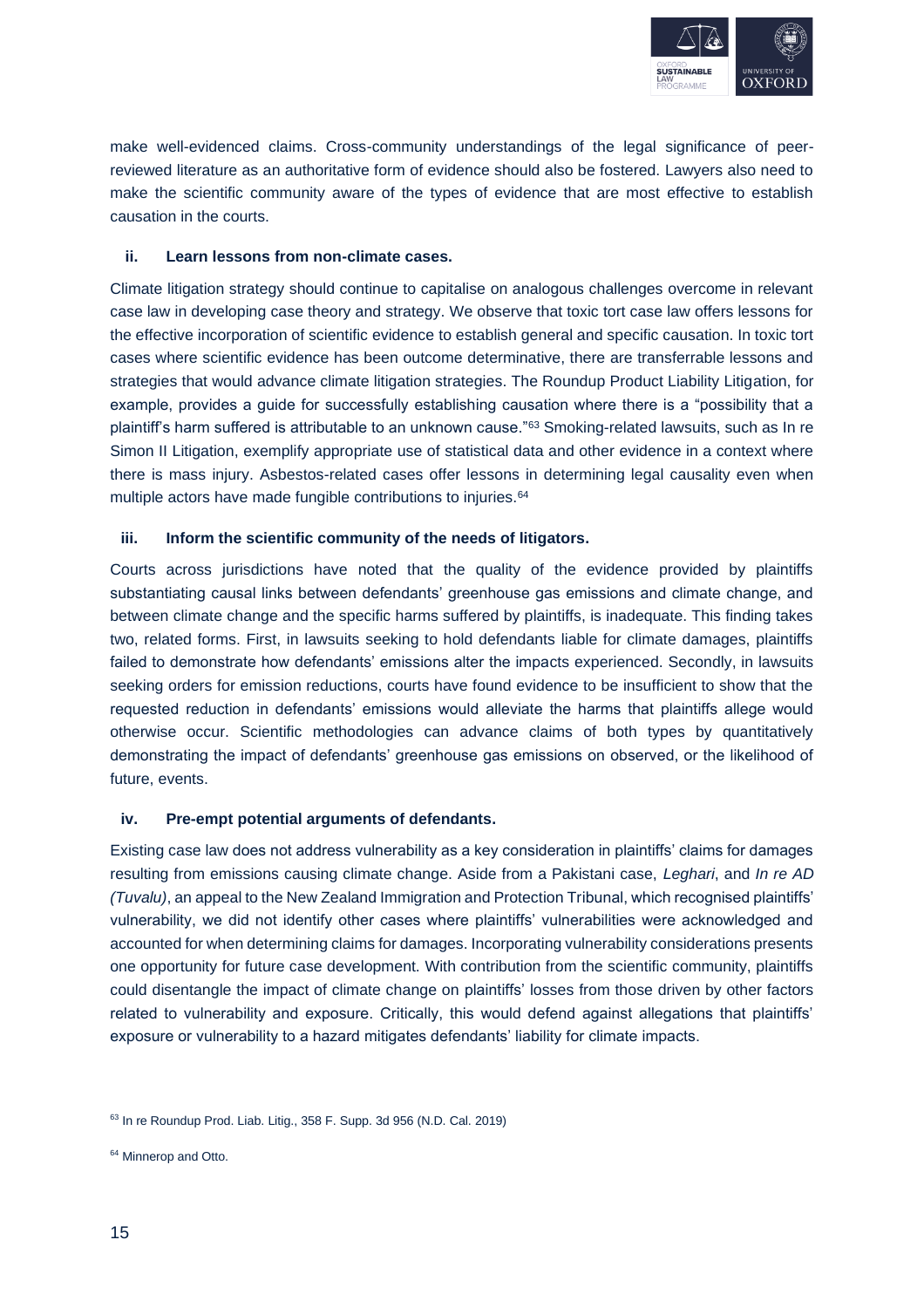

Challenges to holding emitters responsible for impacts exist when others, such as local or national governments, bear responsibility for managing communities' exposure and vulnerability to physical climate impacts, if their failure to do so increased the impacts on plaintiffs. There are legal paths to addressing this concern, but this also underlines the importance of the public law strategies in complementing private litigation approaches.

The eggshell skull plaintiff (U.S.) or the thin skull plaintiff (English law) rule<sup>65</sup> from tort common law doctrine establishes that a tortfeasor is liable for consequences arising from their tortious conduct that causes injury to another person, even if the victim suffers an unusual and/or unforeseeable level of damage due to pre-existing physical, social, or economic vulnerabilities. Transposing the eggshell skull doctrine into climate litigation could provide legal arguments that, complemented with scientific evidence, demonstrate the role played by climate change as the driver of harm for the plaintiff(s). This underlines the need for clear evidence supporting the establishment of factual causation and could serve as a resolution to defence strategies which seek to mitigate liability through emphasising plaintiffs' vulnerability or exposure to climate change impacts. To advance this strategy, research and consideration by practitioners is needed. This should cover the legal dimensions of such claims and scientific methodologies that can disentangle drivers of harm.

Further, effective collaboration between the scientific community and litigators will ensure that plaintiffs ensure that they avoid scientific inaccuracies which can be exploited by defendants. For instance, section 2(v) notes instances where quantifying a defendant's contribution to the impact according to their market share of historical greenhouse gas emissions may not reflect defendants' exact contributions to losses. As improved argumentation allows cases to proceed further through the courts and questions around causality become increasingly prominent, it is essential that plaintiffs' causal allegations are supported by scientific evidence and that plaintiffs pre-empt possible contradictory evidence that might be submitted by defendants.

#### **v. Promote strategic publication and dissemination of scientific evidence establishing the foreseeability of harms from greenhouse gas emissions.**

In some jurisdictions, harms must be foreseeable to the defendant if specific causation between defendant's act and plaintiff's injury is to be established. Scientific research demonstrating the foreseeability of the specific consequences of greenhouse gas emissions published in reputable journals and disseminated in popular media, would mainstream understanding of the foreseeability of injuries resulting from climate change caused by defendant emitters. Smoking, asbestos, and opioid litigation offer analogous examples of how to 'mainstream' particular scientific findings (smoking and asbestos exposure cause cancer, opioids are addictive) and how to leverage such findings to allow plaintiffs to meet foreseeability requirements for the harms they suffered. The Paris Agreement commitment for governments to provide clear communication on in-country climate change mitigation and adaptation needs could be another lever for disseminating and mainstreaming this knowledge.

<sup>&</sup>lt;sup>65</sup> The term "eggshell skull" refers to a hypothetical person with a skull as delicate as an eggshell. In the paradigmatic example, a tortfeasor who injures the eggshell plaintiff is unaware of their condition and unexpectedly causes their skull to break. Under established doctrine, the tortfeasor is liable for all damages resulting from the wrongful contact, even if the severity of injury was greater than that which some other person in the shoes of the victim might have experienced.